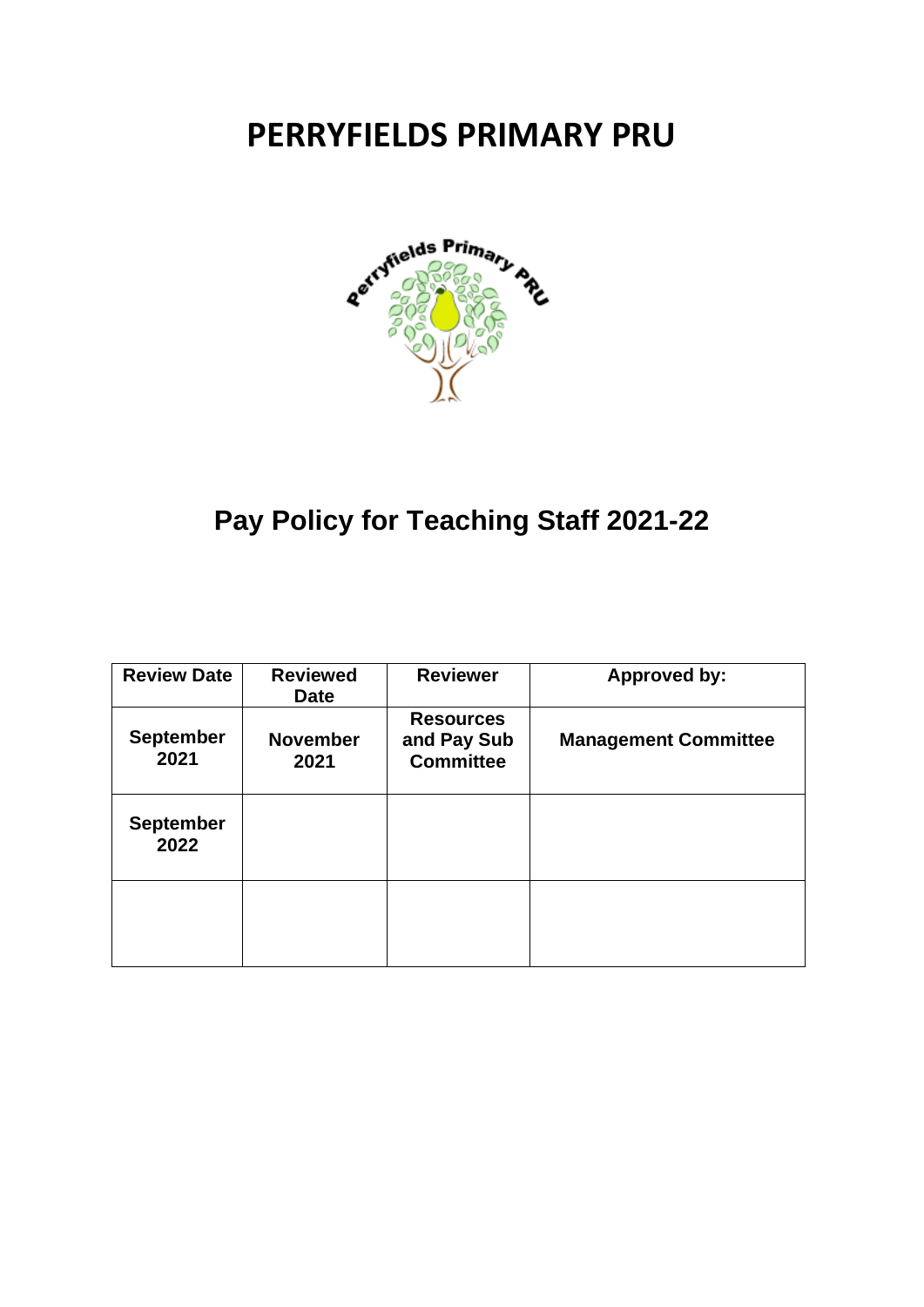# **1 Introduction**

- 1.1 This Policy sets out the principles on which the Governing Body will base its pay decisions and exercise its discretionary powers in respect of the remuneration of teachers. It should be read in conjunction with the latest School Teachers' Pay and Conditions Document (STP&CD). The Policy has been consulted upon with recognised trade unions.
- 1.2 The Governing Body will apply national and local agreements on pay and conditions of service and will take account of the Local Authority's policies and advice on pay and remuneration. It will ensure that it makes funds available to support pay decisions, in accordance with this pay policy and the school's budgets. All procedures for determining pay will be consistent with the principles of public life - objectivity, openness and accountability.
- 1.3 The aim is to optimise the quality of teaching and learning; support recruitment and retention of a high-quality teacher workforce; enable the school to recognise and reward teachers appropriately for their contribution to the school and ensure that decisions on pay are managed fairly, consistently and transparently.
- 1.4 The Governing Body delegates the implementation of this policy to the Perryfields Resources and Pay Committe
- 1.5 This Policy applies to all teaching staff at Perryfields primary PRU

# **2 Annual Salary Review**

- 2.1 The Governing Body will review every teacher's salary annually with effect from 1st September and no later than 31st October each year (except in the case of the Headteacher for whom the deadline is 31st December). The Procedure and timetable for annual determination of salaries will be published each year.
- 2.2 Each teacher will be given a written statement setting out their salary and any other financial benefits as soon as possible after this date, including any performance pay progression decisions. Reviews may take place at other times of the year to reflect any changes in circumstances or job description that lead to a change in the basis for calculating an individual's pay. A written statement will be given after any review and where applicable will give information about the basis on which the decision was made.
- 2.3 Where a pay determination leads or may lead to the start of a period of safeguarding, the Governing Body will give the required notification as soon as possible and no later than one month after the date of the determination.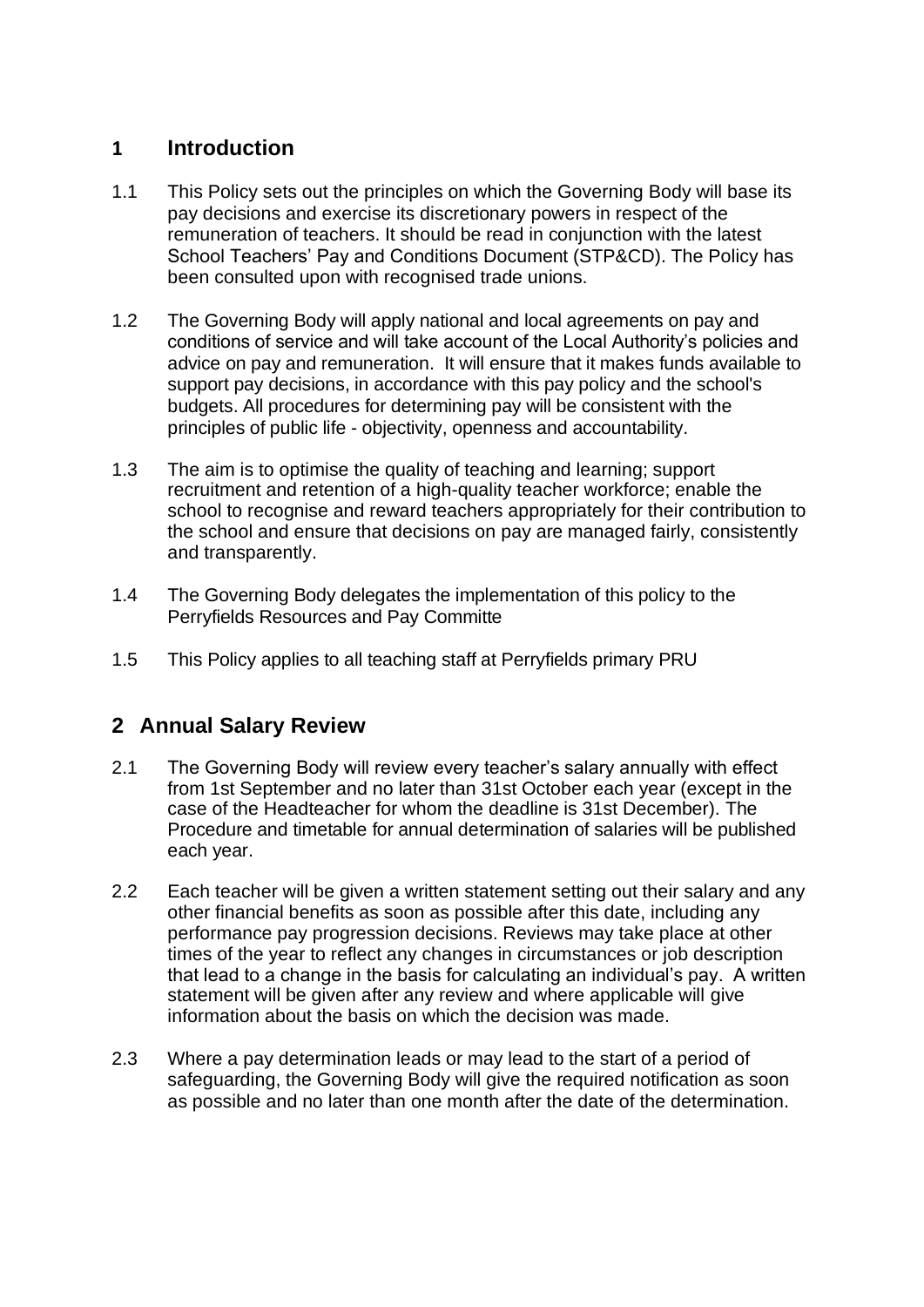# **3 Key Principles**

## 3.1 **Equal Opportunities and Equal Pay**

- 3.1.1 This Policy is based upon the premise of Equal Opportunity in employment and Equal Pay, in accordance with relevant legislation, including in relation to pay levels, enhancements, promotions and remuneration. There will be equal pay for work of equal value and no discrimination on the grounds of protected characteristics in any pay decisions. Part-time and temporary staff have the same levels of pay as would be attached to similar responsibilities or work of equal value undertaken by full-time and permanent staff.
- 3.1.2 There will be an Equal Pay Review annually, including review of staffing establishment. The Governing Body will monitor the outcomes and impact of this policy including trends in progression across specific groups of teachers to assess its effect and the school's continued compliance with equalities legislation.

## 3.2 **Recruitment and Retention**

3.2.1 The Governing Body recognises that the staff of the school is the most important asset and values the commitment, support and goodwill of the staff at the school. The Governing Body wishes to use its pay policy to assist with the recruitment and retention of staff through providing career development within an appropriately remunerated staffing structure.

## 3.3 **Pay determination on appointment**

- 3.3.1 The Governing Body will determine the pay range for a vacancy prior to advertising. Salaries of teachers on appointment or promotion, will be determined in accordance with the mandatory provisions of the STP&CD and the Committee will exercise its discretionary powers within the parameters as set out in Appendix B, guidance issued by the DfE and advice given by the Local Authority.
- 3.3.2 In making such determinations, the Management Committee may take into account a range of factors, including:
	- the nature and requirements of the post, including experience and any specific knowledge and skills required
	- market conditions
	- the wider school context.
- 3.3.3 In accordance with the STP&CD, there is no longer an assumption that a teacher will be paid at the same rate as they were being paid in a previous school (Portability). When determining the starting pay for a newly appointed classroom teacher on the Main Pay Range or on the Upper Pay Range, the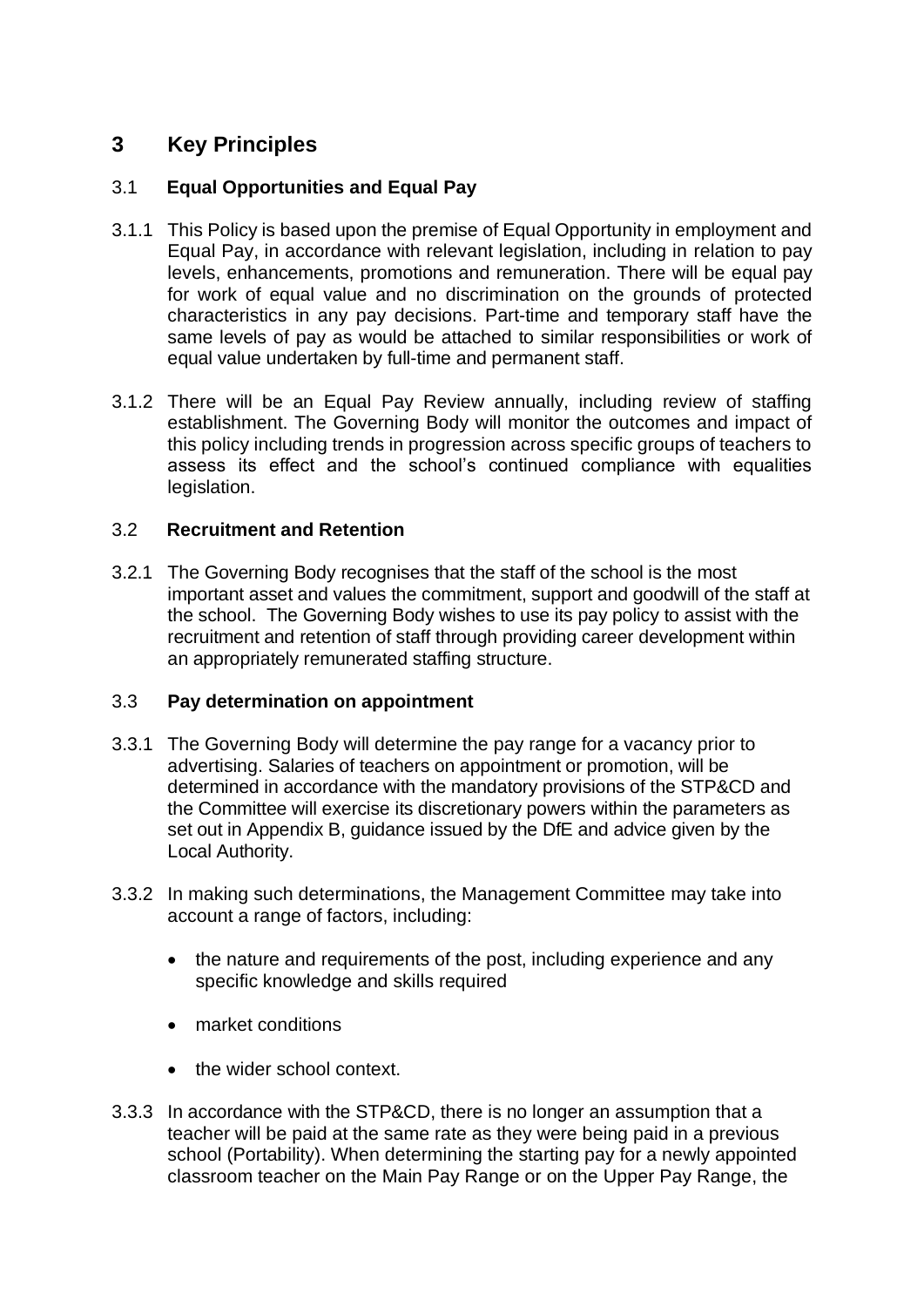Management Committee will take into consideration the previous point the teacher was paid and will also consider awarding pay points as outlined in Appendices F/ G.

#### 3.4 **Appraisal**

- 3.4.1 The arrangements for teacher appraisal are set out in the school's Appraisal policy, in accordance with the Education (School Teacher Appraisal) (England) Regulations 2012.
- 3.4.2 Relevant information from outcomes of performance review for teachers will be used in taking decisions in regard to discretionary pay progression. Recommendations will be moderated.

#### 3.5 **Pay Progression**

- 3.5.1 Decisions regarding pay progression will be made with reference to the evidence provided in the teachers' appraisal reports and the pay recommendations they contain. It will be possible for a 'no progression' determination to be made without recourse to the capability procedure.
- 3.5.2 Assessments will be evidence based, measured against achievement of objectives and Teachers' Standards to ensure fairness and consistency; there will be clear criteria for a successful performance review. In this school we will ensure fairness by the Headteacher carrying out assessments of the performance management of all teachers. This will be monitored by the Management Committee
- 3.5.3 The evidence used may include:
	- Analysis of pupil data
	- Scrutiny of pupils work
	- Lesson observations
	- Pupil parent's school questionnaires
- 3.5.4 There is a clear expectation that good performance should lead to pay progression, in circumstances where teacher does not receive a pay progression, the feedback should include the evidence that was taken into account to support this decision and explain how any developmental issues can be addressed.
- 3.5.5 Final decisions about whether to accept a pay recommendation will be made by the Management Committee, having regard to the appraisal report and taking into account advice from the Headteacher. Any increase (i.e., no movement, one point, more than one point) will be clearly attributable to the performance of the teacher in question. The resources and pay committee will be able to justify its decisions.
- 3.5.6 Evidence of teacher progression up the MPR and UPR should demonstrate: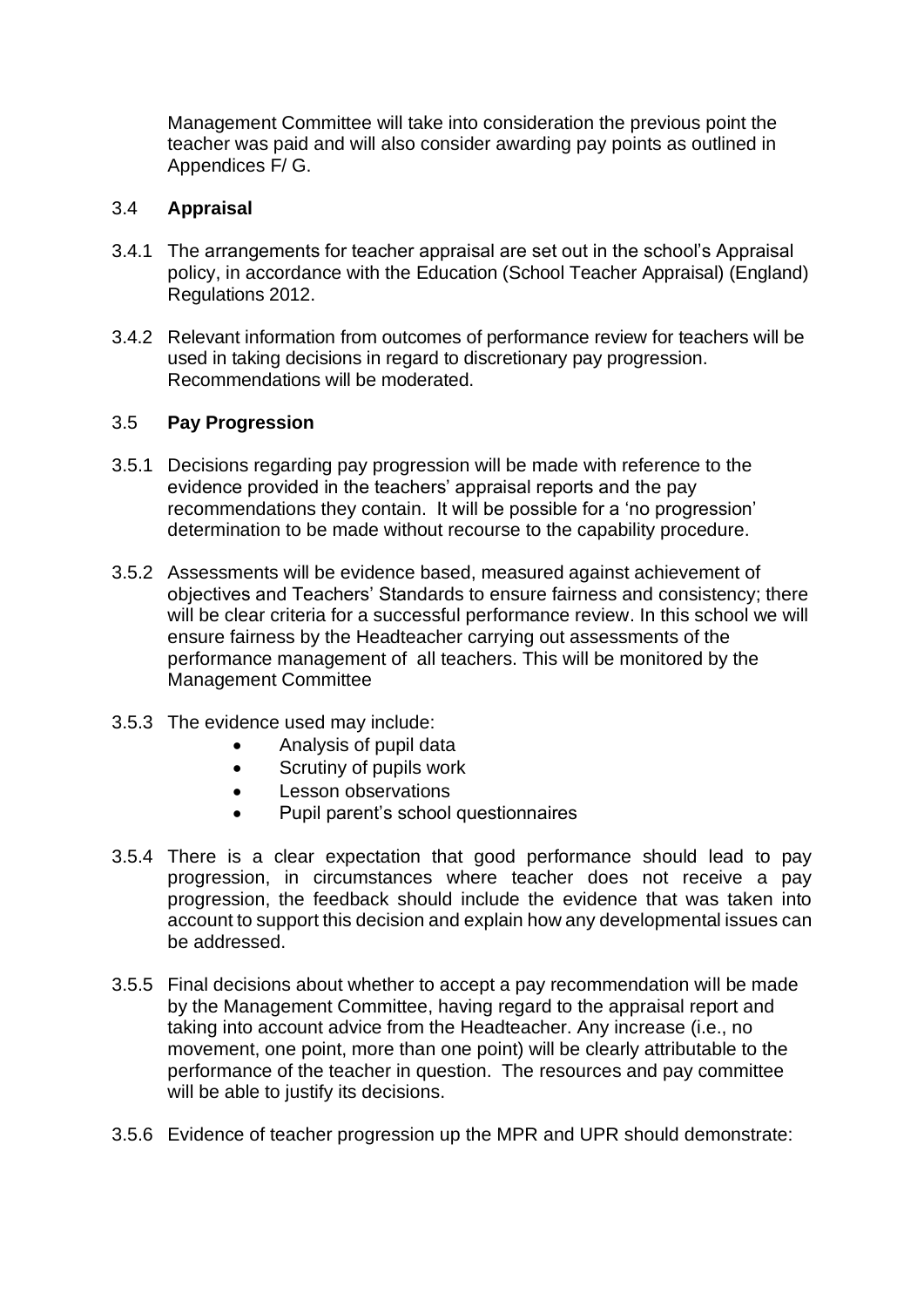- an increasing positive impact on pupil progress and on wider outcomes for pupils
- improvements in specific elements of practice attributable to the teacher, e.g., behaviour management or lesson planning
- an increasing contribution to the work of the school
- an increasing impact on the effectiveness of staff and colleagues.
- 3.5.7 **Early Career teachers (ECTs)** with different appraisal arrangements, pay decisions will be made by means of the statutory induction process. Where induction is completed outside of the performance management cycle (September – August) the next opportunity for progression is at the following September in line with all teaching staff. Objectives set part way through a year must be carefully considered and relevant to the time remaining with in the performance management cycle.
- 3.5.8 **Staff on Maternity leave/Long-term sickness absence**  pay decisions will be no less favourable than if the employee had not been absent due to reasons related to maternity or sickness absence. Account could also be taken of performance in previous appraisal periods if necessary. Appraisals should be conducted flexibly, depending upon where the leave falls in the reporting year.

## **4 Leadership Pay**

- 4.1 When determining the leadership pay range, it will be reviewed in accordance with the STP&CD and will include a review of the school/Headteacher group size. The salaries of the Headteacher, Deputy Headteacher(s) and any Assistant Headteacher will be reviewed annually as required by the STP&CD. There will be a procedure and timetable for the annual review which will give the option of formal representation. Written notification will be given as required, including the performance objectives agreed, which will be reviewed as part of the next annual salary determination.
- 4.2 The Headteacher's Pay Range will reflect the responsibilities of the job in addition to the size of the school, any other factors specified in the STP&CD and advice issued by the Local Authority on the salaries of Headteachers at comparable size schools.
- 4.3 The current Headteacher in this school is paid in accordance with pre-2014/post-2014 STP&CD
- 4.4 In accordance with STP&CD (post 2014), the Headteacher's pay range will only exceed the maximum of the Headteacher's Pay range where the Management Committee determines that specific circumstances warrant a higher than normal payment. In that situation, the maximum of the Headteacher's pay range and any additional payments made will not exceed the maximum of the Headteacher group by more than 25%, other than in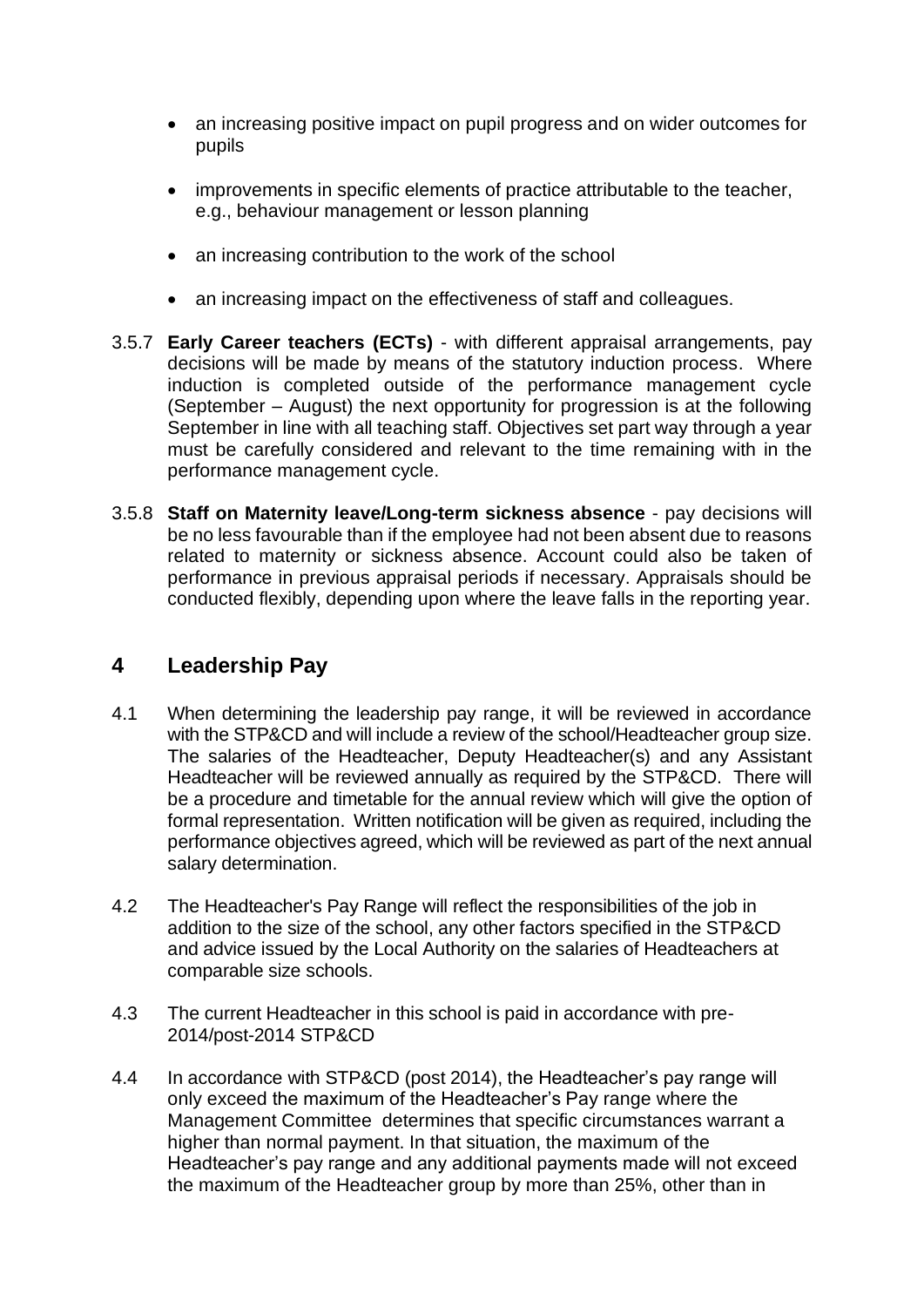## exceptional circumstances. **Advice will be sought from the Local Authority.**

- 4.5 The Management Committee will determine the pay ranges of the Deputy Headteacher(s) and any Assistant Headteacher(s) in relation to the duties and responsibilities of those teachers. The Management Committee can review the pay ranges at any time if they consider it necessary to retain a Deputy or Assistant Headteacher.
- 4.6 The maximum of the Deputy or Assistant Headteacher's pay range must not exceed the maximum of the Headteacher group for the school. The pay range for a Deputy or Assistant Headteacher should only overlap the Headteacher's pay range in exceptional circumstances. There should be appropriate scope within the range to allow for performance related progress over time.
- 4.7 In the case of a Deputy Headteacher post the governors must be satisfied that the responsibility exceeds that expected of an Assistant Headteacher employed in the same school, including responsibility for discharging in full the responsibilities of the head in the absence of the Headteacher.

## 4.8 **Pay progression**

- 4.8.1 The annual determination of salaries will be conducted by the appropriate committee. Pay progression will not be automatic, it will be based upon the most recent appraisal carried out in accordance with the regulations, the current STP&CD and the guidance issued by the Local Authority and reported to the full Management Committee. Pay decisions should be confirmed in writing – see Model Letter 1 in Guidance.
- 4.8.2 The Management Committee will ensure that performance-based progression awards reflect individual performance, and that objective-setting is rigorous; that the school's Pay policy provides a clear link between levels of achievement and progression
- 4.8.3 The Management Committee will review the Headteacher's and Deputy/Assistant Headteacher's pay in accordance with the STP&CD and award up to two performance points as outlined under Appendix B and E, having regard to the evidence of the most recent appraisal including any recommendation on pay progression.

## 4.9 **Executive Headship/Head of More than One School**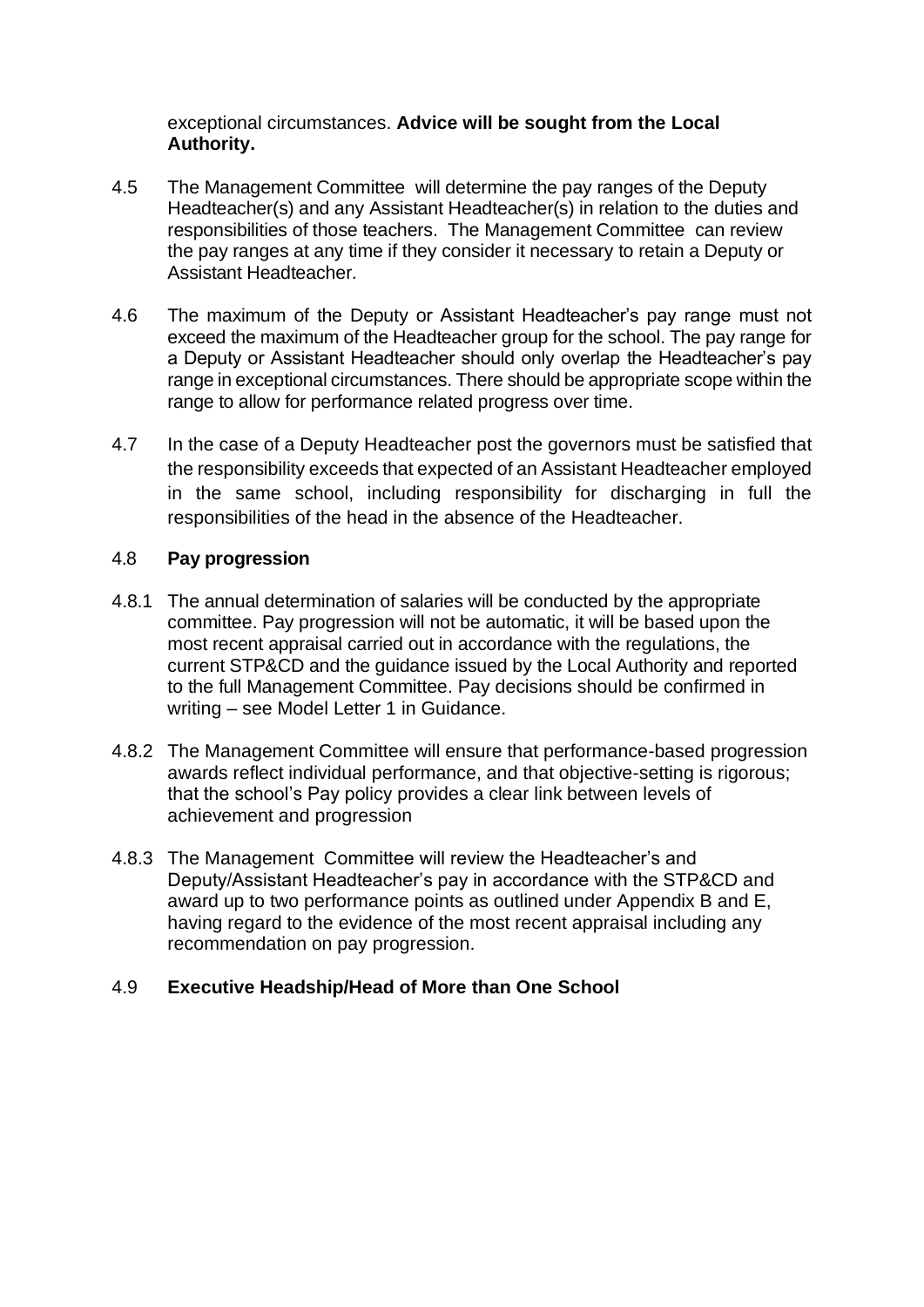## 4.9.1 **Permanent Arrangement**

If the Headteacher takes on permanent accountability for one or more additional schools, the pay committee will set a pay range in accordance with the provisions of the STP&CD. This could be a permanent arrangement where the schools are part of a hard federation with a single Governing Body. The remuneration in these cases should be based on the calculation of the total number of pupil units across all schools, which will give a group size for the federation.

## 4.9.2 **Temporary Arrangement**

If the Headteacher takes on temporary accountability for one or more additional schools, the pay committee will consider awarding a discretionary payment under the provisions of the STP&CD. There is an expectation that temporary arrangements will be time-limited and subject to regular review and the maximum duration should be no longer than two years. The total sum paid to the Headteacher in any school year must not exceed 25% of the amount that corresponds to the Headteacher's point on the Leadership Group pay spine.

- 4.9.3 In all cases, consideration needs to be given to the remuneration of other teachers who as a result of the Headteacher's role are taking on additional responsibilities. An increase in remuneration should only be agreed where the post accrues additional extra responsibilities as a result of the Headteacher's enlarged role, it is not automatic.
- 4.10 Details of Leadership Pay ranges are at Appendix E

## **5 Main Pay Range**

- 5.1 To move up the main pay range, one annual point at a time, progression will be according to an individual teacher's performance and will be on the following basis:
	- Early Career teachers (ECTs) have no automatic entitlement to pay progression on completion of induction. They will only be eligible for consideration of progression if they have continuous service as a teacher for at least 26 weeks.
	- Teachers will be eligible to receive a pay increase of one annual point if they have met or made significant progress towards meeting objectives and are assessed as fully meeting the Teachers' Standards.
	- If the evidence shows that a teacher has exceptional performance, the Management Committee will consider the award of enhanced pay progression of one or two annual point if a teacher exceeds all their objectives and are assessed as fully meeting the relevant Teachers' Standards (see Guidance document Template 4).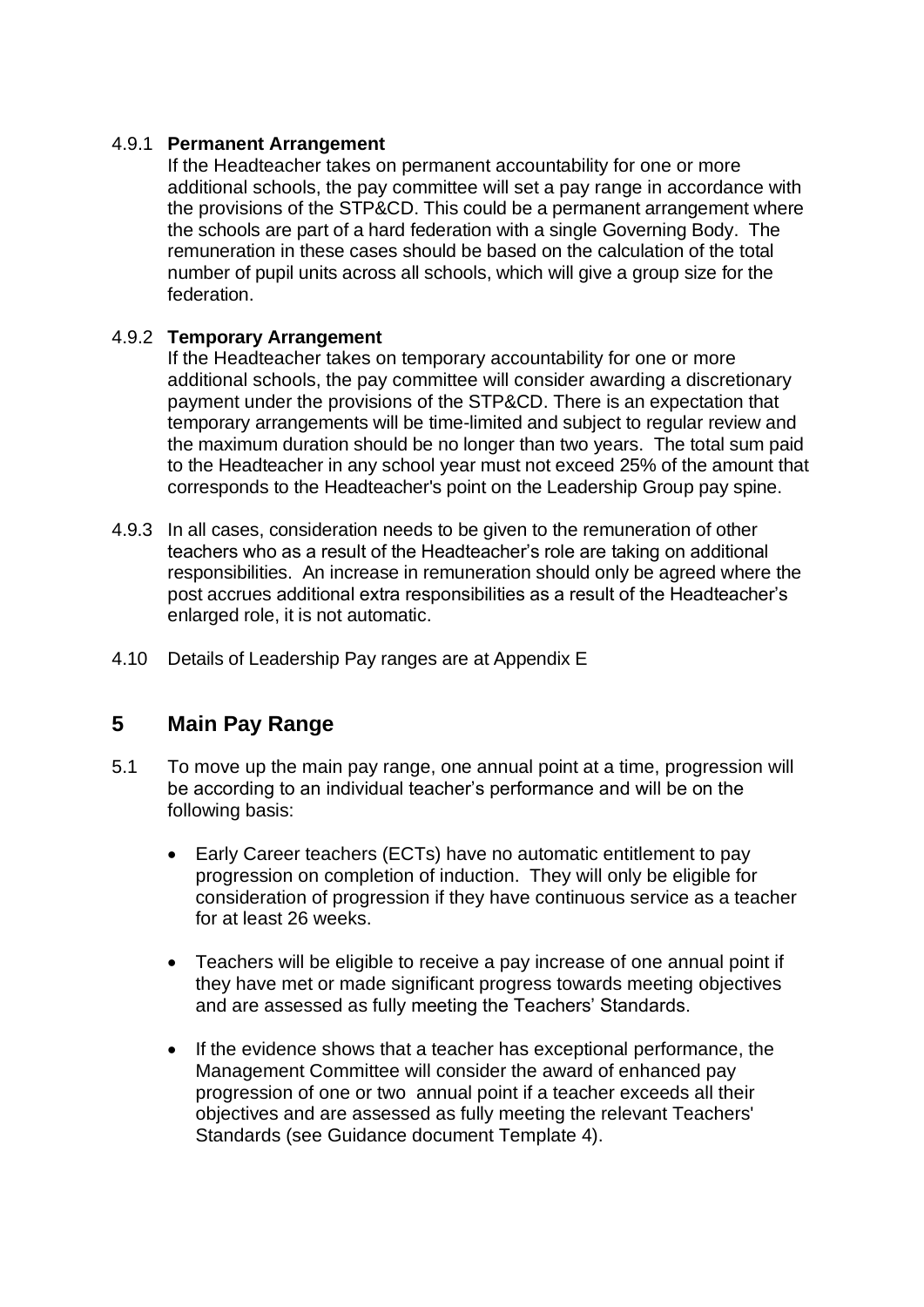- Subject to good performance (as defined in the school's teachers' pay policy) teachers should be able to expect to progress to the top of the Main Pay Range within five years.
- 5.2 Details of MPR are at Appendix F

# **6 6 Upper Pay Range**

## 6.1 **Movement to the Upper Pay Range (UPR)**

- 6.1.1 The resources and pay committee will determine whether there should be any movement to the Upper Pay Range. In making such a determination, it will take into account:
	- paragraph 19 of the STP&CD
	- the evidence base, which should show that the teacher has had a successful appraisal and has met or made significant progress towards objectives
	- evidence that the teacher has met the criteria set out in paragraph 15 of the STP&CD namely that: the teacher is '**highly competent**' in all elements of the relevant Teachers' standards; and that the teacher's achievements and contribution to the school are '**substantial'** and '**sustained' – see Appendix J for criteria details.**
- 6.1.2 Any qualified teacher can apply to be paid on the UPR, it is their decision whether to apply and any such application must be assessed in line with this policy. The assessment will be evidence-based. A teacher may submit only one application in each academic year. The closing date for applications is normally 1 st September *each* year; however, exceptions will be made in particular circumstances, e.g. teachers who are on maternity leave or who are on long-term sick leave.
- 6.1.3 If a teacher is simultaneously employed at another school(s), they may submit separate applications if they wish to apply to be paid on the Upper Pay Range in that school(s). This school will not be bound by any pay decision made by another school.
- 6.1.4 All applications should include the results of appraisals under the Appraisal Regulations 2012, including any recommendation on pay. Where such information is not applicable or available, a written statement and summary of evidence designed to demonstrate that the applicant has met the assessment criteria must be submitted by the applicant.
- 6.1.5 Those teachers who are not subject to the Appraisal Regulations 2012, or who have been absent, through sickness, disability or maternity, may cite written evidence from a three-year period before the date of application, from this school and other schools, in support of their application.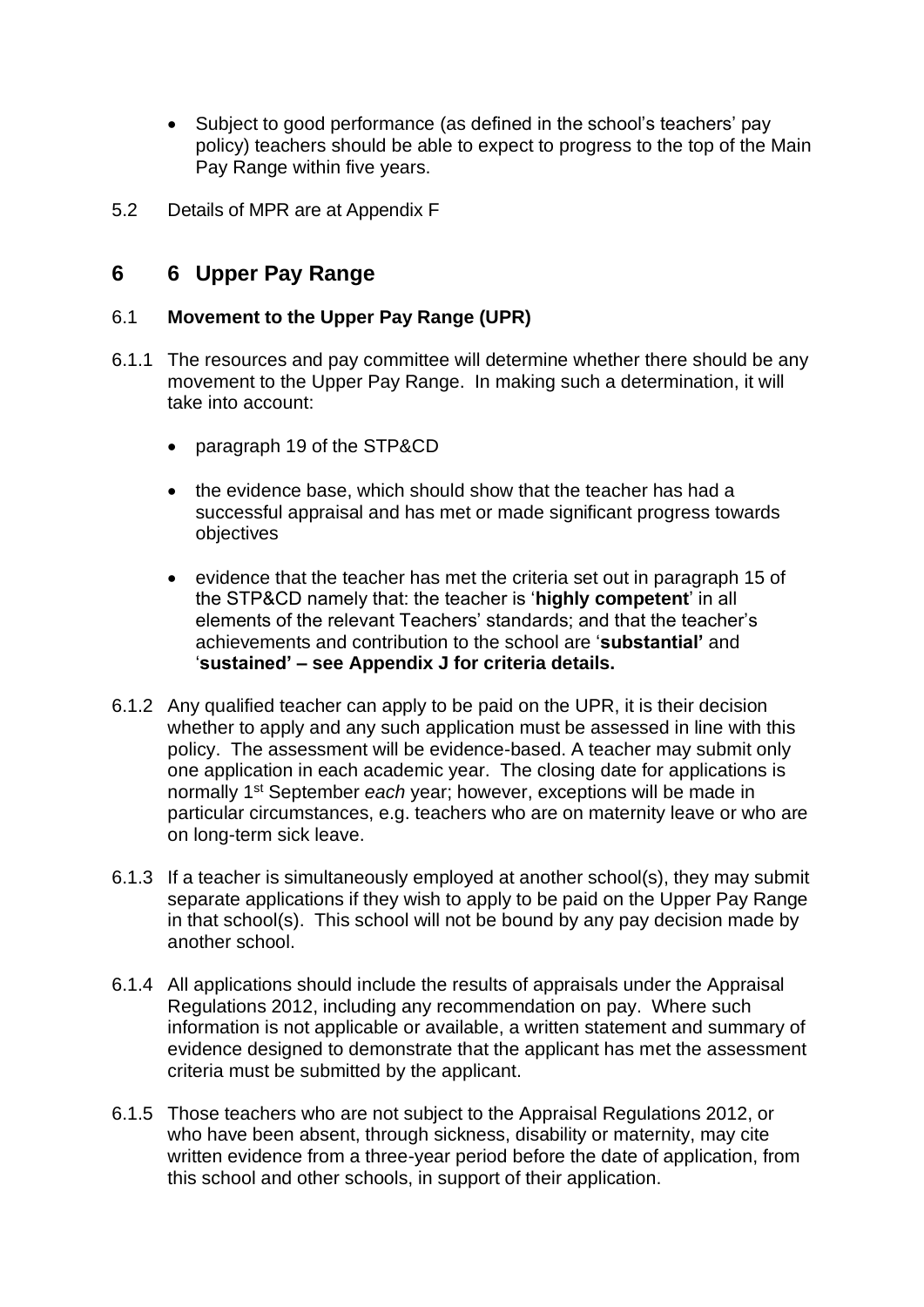See Detail of criteria and procedure at Appendix J

## 6.2 **Pay Progression on UPR**

- 6.2.1 The resources and pay committee will determine whether there should be any movement on the Upper Pay Range. In making such a determination, it will take into account:
	- paragraph 19 of the STP&CD
	- the evidence base, which should show that the teacher has had a successful appraisal and has met or made significant progress towards objectives
	- evidence that the teacher has maintained the criteria set out in paragraph 15 of the STP&CD namely that: the teacher is **'highly competent'** in all elements of the relevant Teachers' standards; and that the teacher's achievements and contribution to the school are '**substantial'** and **'sustained'**. See Appendix J for criteria details
- 6.2.2 The resources and pay committee will be advised by the Headteacher in making all such decisions. Pay progression on the Upper Pay Range will be clearly attributable to the performance of the individual teacher. The resources and pay committee will be able to objectively justify its decisions.
- 6.2.3 Where it is clear that the evidence shows the teacher has made good progress, i.e. they continue to maintain the criteria set out in Appendix J and have met or made significant progress towards their objectives, the teacher will move to the mid-point on the Upper Pay Range; or if already on the midpoint, will move to the maximum point of the Upper Pay Range.
- 6.2.4 Where it is clear from the evidence that the teacher's performance is exceptional, in relation to the criteria set out in Appendix J and where the teacher has met or exceeded their objectives, the pay committee will use its flexibility to decide on enhanced progression from the minimum to the maximum of the UPR.
- 6.3 Details of UPR pay are at Appendix G

## **7 Other Pay Ranges**

## 7.1**Leading Practitioner N/A**

## 7.2 **Unqualified Teacher**

The resources and pay committee will pay any unqualified teacher in accordance with the provisions of the STP&CD. The resources and pay committee will determine where a newly appointed unqualified teacher will enter the scale, having regard to any qualifications or experience he/she may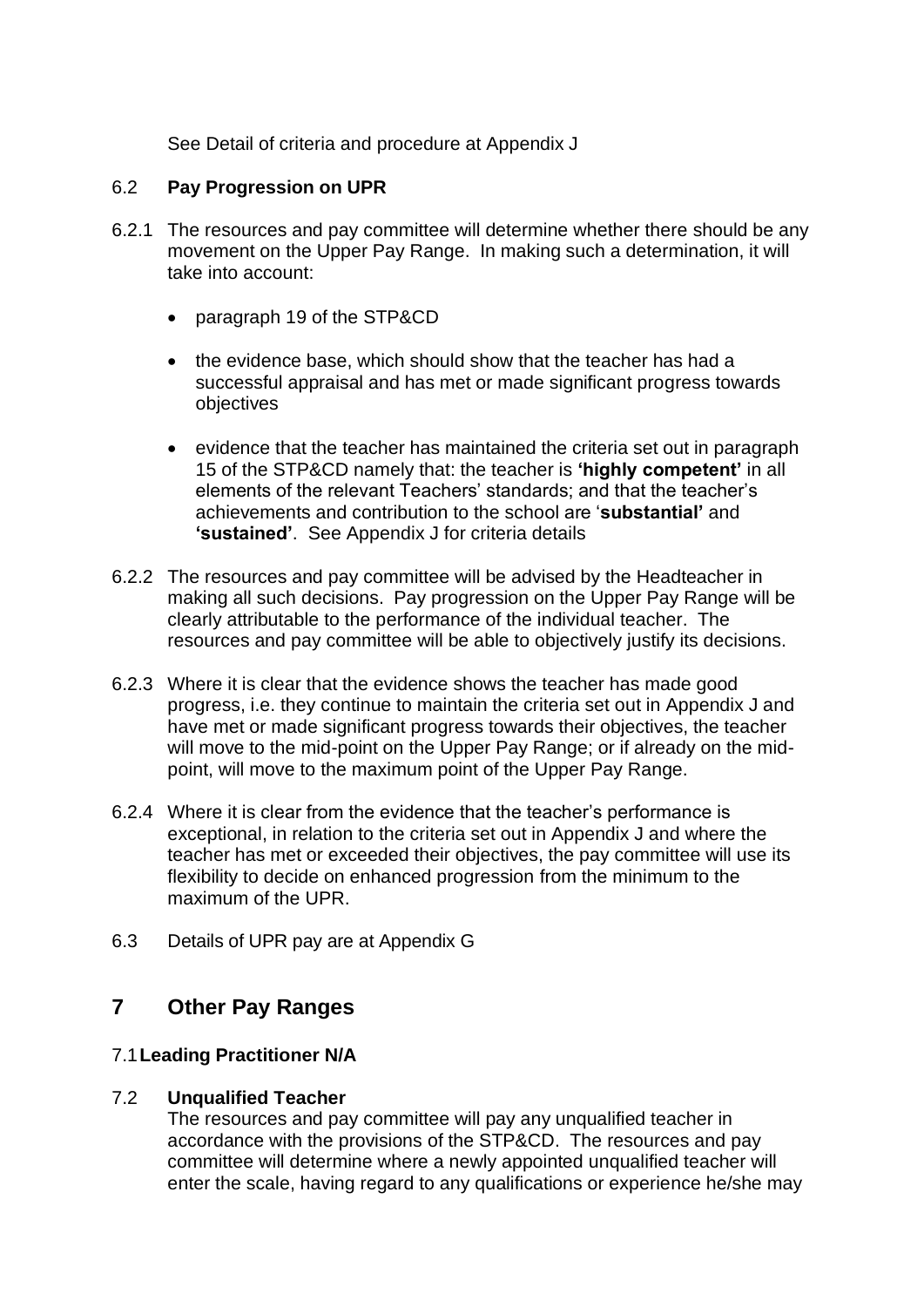have, which they consider to be of value. The resources and pay committee will consider whether it wishes to pay an additional allowance outlined in Appendix B of the Pay Policy.

7.3 Details of Unqualified Teacher Pay ranges are at Appendix H

## **8 Discretionary Allowances and Payments**

#### 8.1 **Headteacher discretionary payments**

In accordance with the STP&CD the Management Committee may determine that payments be made to the Headteacher for clearly temporary responsibilities or duties that are **in addition** to the post for which their salary has been determined (not previously taken into account when determining the Headteacher's pay range). The total sum of the temporary payments made to a Headteacher in any school year will not exceed 25% of the Headteacher's annual salary and the total sum of salary and other payments made to a Headteacher will not exceed 25% above the maximum of the Headteacher group, except as stated in STP&CD 10.4

## 8.2 **TLR payments**

TLR1 and TLR2 payments can be awarded to classroom teachers and will be awarded to the holders of the posts indicated in the attached staffing structure. These reflect the undertaking of a sustained additional responsibility and ensure continued delivery of high-quality teaching and learning, for which a teacher is made accountable. Where a TLR is awarded to a part time teacher it will be paid on a pro rata basis.

A teacher cannot be paid a TLR1 and 2 concurrently and cannot hold two TLR1's or two TLR2's at the same time. A TLR may not be paid to an unqualified teacher, a member of the leadership group or a staff member on the pay range for leading practitioners.

The Management Committee may also award a fixed-term TLR3 to a teacher for clearly time-limited school improvement projects, or one off externally driven responsibilities. The duration of the fixed-term must be established at the outset and payment should be made on a monthly basis throughout the fixed-term period. A teacher may be in receipt of a TLR3 concurrently with either a TLR1 or  $TI$  R<sub>2</sub>.

The values of the TLRs to be awarded are set out at Appendix B

#### 8.3 **Recruitment and retention**

The Management Committee will consider awarding the payment of recruitment and retention awards to classroom teachers in light of exceptional performance against the Teacher Standards and personal performance targets. The Governing Body will review the level of payment/benefits annually. Details of payments are at Appendix B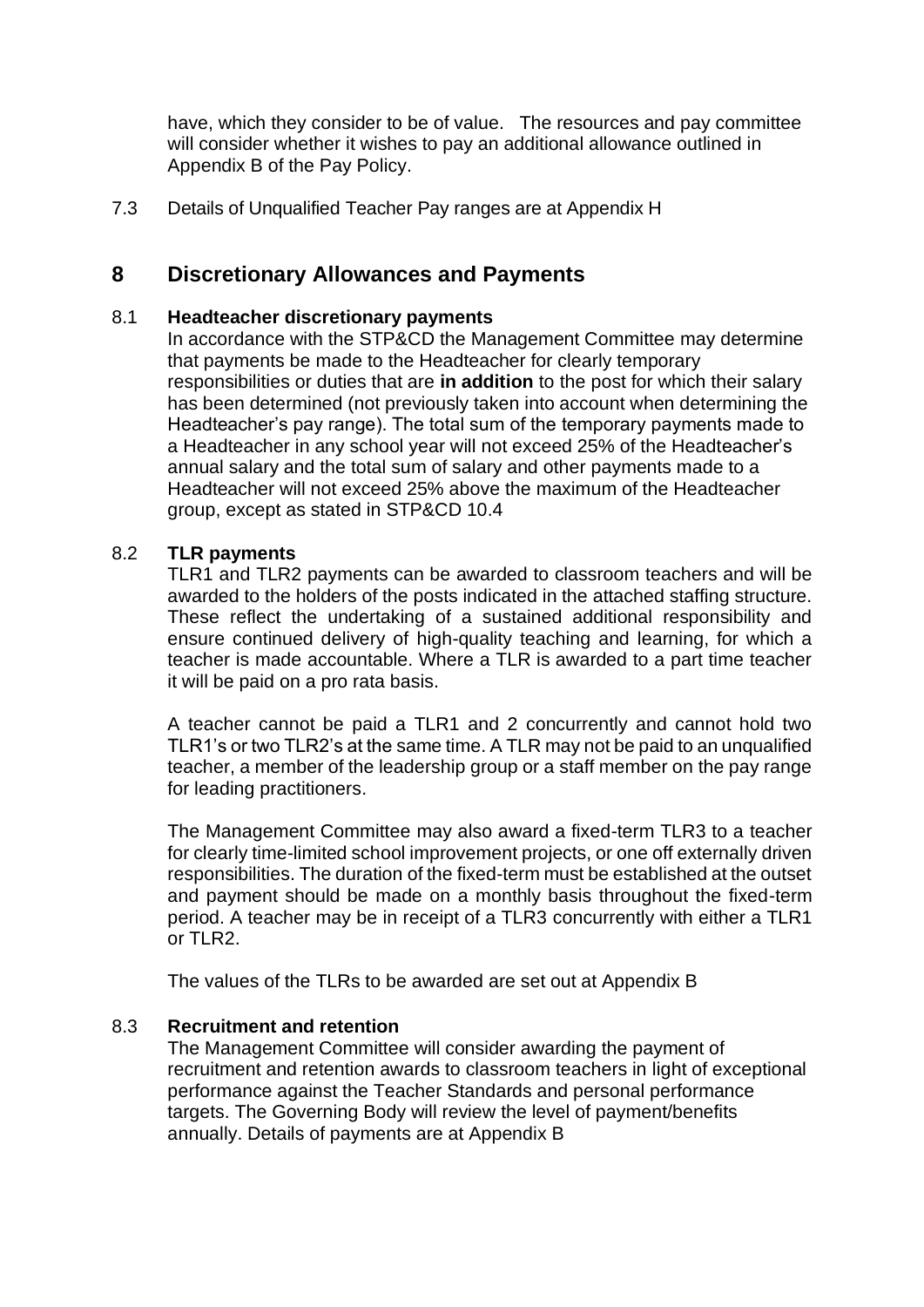## 8.4 **SEN**

The Management Committee will award a SEN allowance to all teachers who meet the criteria outlined in the STP&CD Part 4, paragraphs 21.1 to 21.4. Where the SEN allowance is to be paid, the spot value of the allowance will be determined taking fully into account the structure the School's SEN provisions and the factors outlined in the STP&CD. The teacher will be given written notification at the time of the award which will specify the reason for the award. SEN allowances may be held at the same time as a TLR. Payment details at Appendix B.

## 8.5 **Acting Allowances**

Acting allowances are payable to teachers who are assigned and carry out the duties of Head, Deputy Head or Assistant Head in accordance with the STP&CD and Appendix B of the Pay Policy. The pay committee will, within a four-week period of the commencement of acting duties, determine whether the acting postholder will be paid an allowance. If the acting responsibilities continue for a period of four weeks or more, they will be paid at an appropriate point of the Head's, Deputy Head or Assistant Head range, as determined by the pay committee. Payment will be backdated to the commencement of the duties. In the event of a planned and prolonged absence, an acting allowance will be agreed in advance and paid from the first day of absence.

## 8.6 **Other payments**

The Governing Body will exercise its discretion and make additional payment to classroom teachers, in accordance with the STP&CD and as outlined at Appendix B.

# **9 Salary Safeguarding**

- 9.1 Salary safeguarding will be applied in accordance with the criteria stated in the STP&CD. The teacher will be notified in writing within one month of the decision being taken effecting the safeguarding, confirming details of the payments due and safeguarding period.
- 9.2 If the safeguarded sum exceeds £500, the teacher's duties will be reviewed and additional duties allocated as considered appropriate and commensurate with the safeguarded sum, for as long as the teacher continues to be paid safeguarded sums which in total exceed £500. The teacher shall not be paid any safeguarded sums if they unreasonably refuse to carry out such additional duties, provided that the teacher is notified of the decision to cease paying the safeguarded sums at least one month before it is implemented.

# **10 Appeals**

10.1 A teacher may seek a review of any determination in relation to his pay or any other decision taken by the Governing Body (or a committee or individual acting with delegated authority) that affects his/her pay. The grounds for appeal may include that the decision: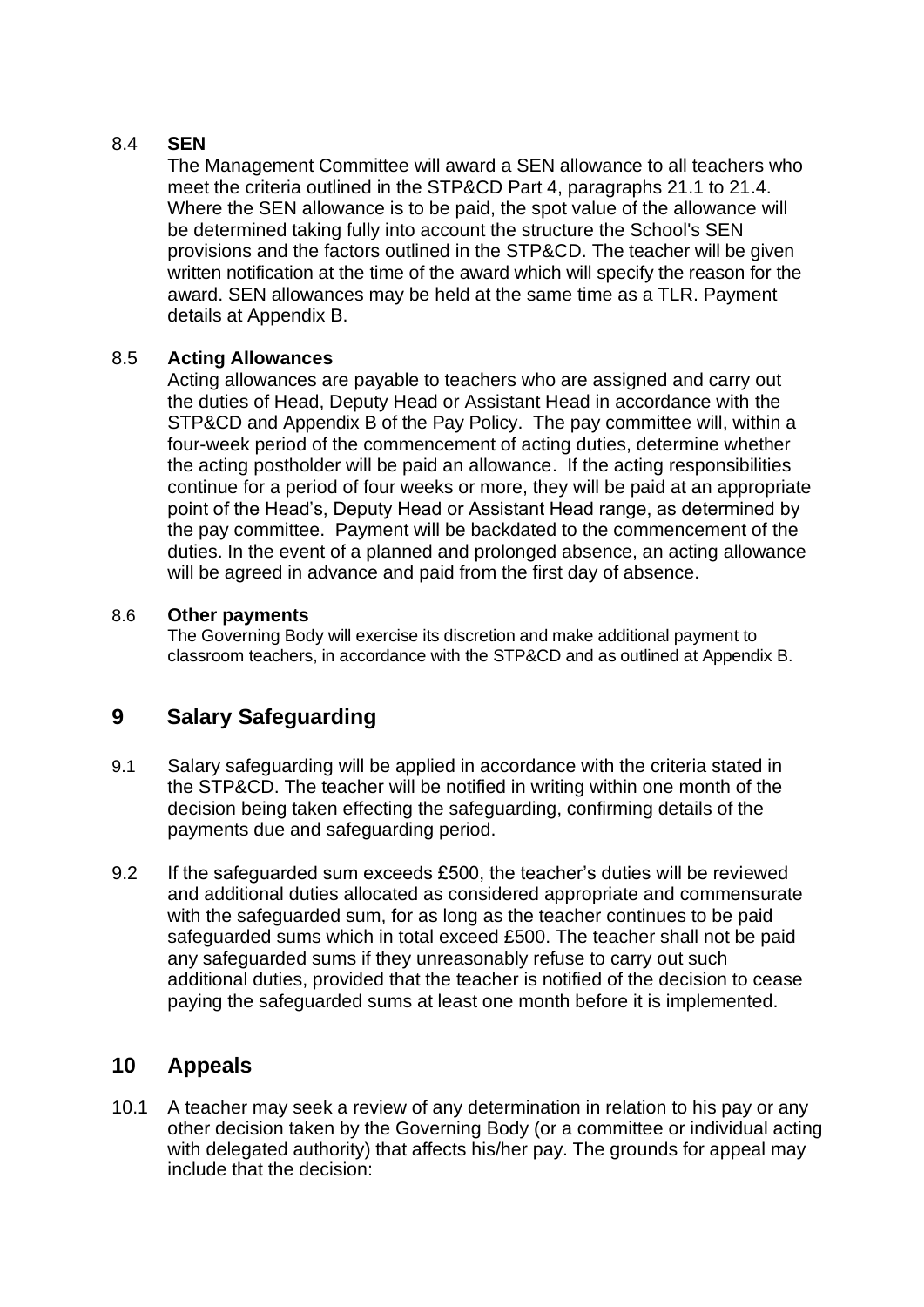- (a) incorrectly applied the school's pay policy or any provision of the STP&CD
- (b) failed to have proper regard for statutory guidance
- (c) failed to take proper account of relevant evidence or took account of irrelevant or inaccurate evidence
- (d) was biased, or
- (e) otherwise unlawfully discriminated against the teacher.
- 10.2 Details of the Appeal Procedure are at Appendix I. Appeal outcome should be confirmed in writing. See Model letters 2 and 3 in Guidance.

## **11 Further Advice**

For further advice, please contact Schools HR Consultancy team.

## **12 Policy Review and Consultation**

- 12.1 The Pay Policy will be reviewed annually to comply with STP&CD and any other statutory/legal requirements and in particular to take account of pay awards, changes in national agreements governing pay, the school development plan and the school's budget.
- 12.2 Such reviews will be undertaken in consultation with staff, including representatives of all the recognised trade unions and teachers' associations.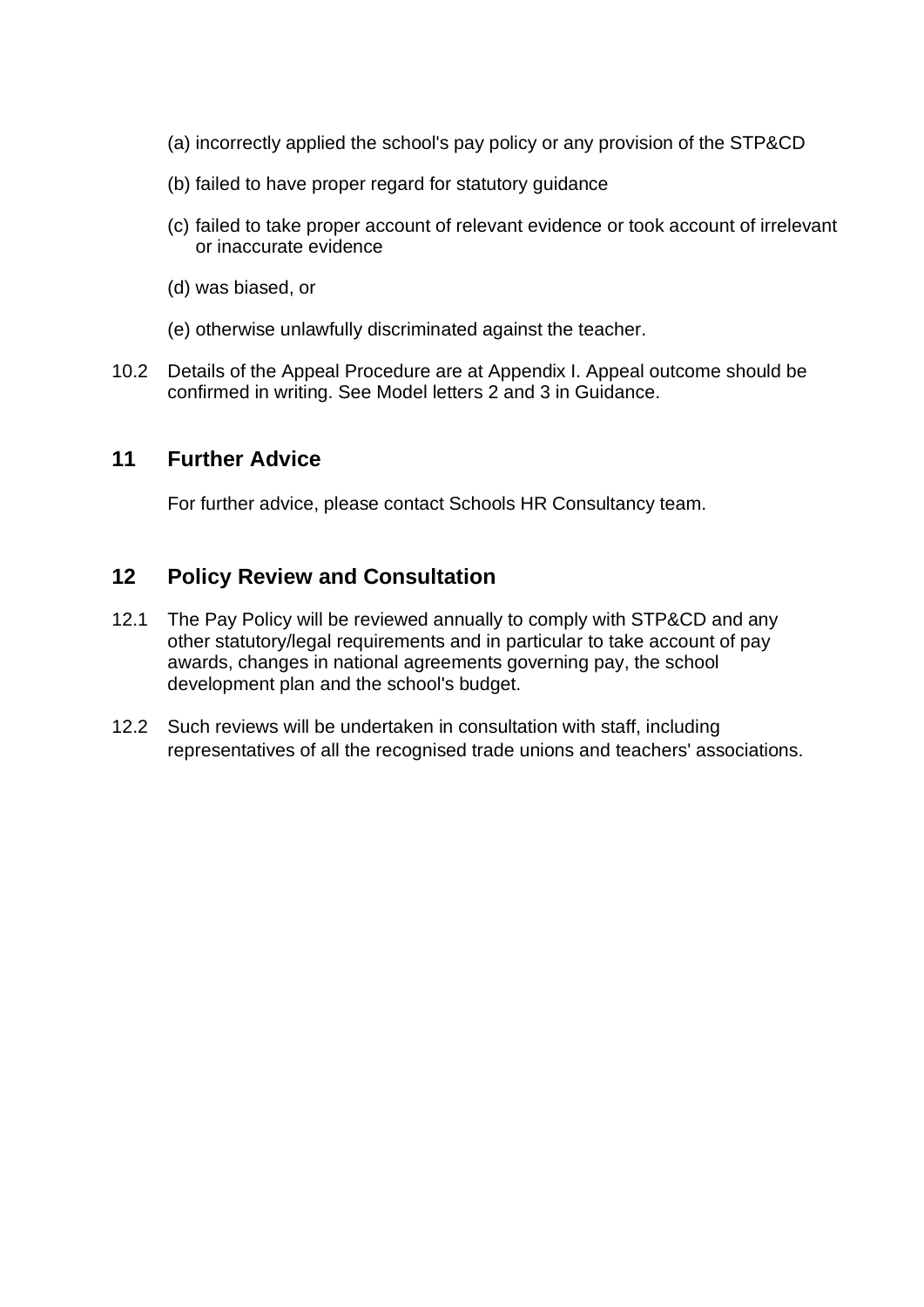# **Appendix A - Definitions**

**Main Pay Range (MPR)** - for qualified teachers who are not entitled to be paid on any other pay range. Teachers must be paid within the minimum and maximum of MPR. Advisory pay points are set out to help support pay decisions – see Appendix F

**Upper Pay Range (UPR)** - for 'post-threshold' teachers who have successfully applied to be on UPR. Teachers must be paid within the minimum and maximum of UPR, for as long as the teacher is employed at this school without a break in continuity of employment.

**Pay Committee** – a committee established by the Governing Body to carry out determinations of pay in accordance with the pay policy, either a dedicated pay committee or part of a more wide-ranging personnel committee. The committee has fully delegated powers established in accordance with the appropriate school government regulations

**Working Day** – a teacher employed full-time must be available for 195 days, to be specified by the employer (does not apply to teachers on the Leadership scale), which includes 1265 hours of directed time.

**Teachers' Standards** – outlined in STP&CD and define professional standards expected of teachers. They underpin the appraisal and assessment processes used for making pay decisions.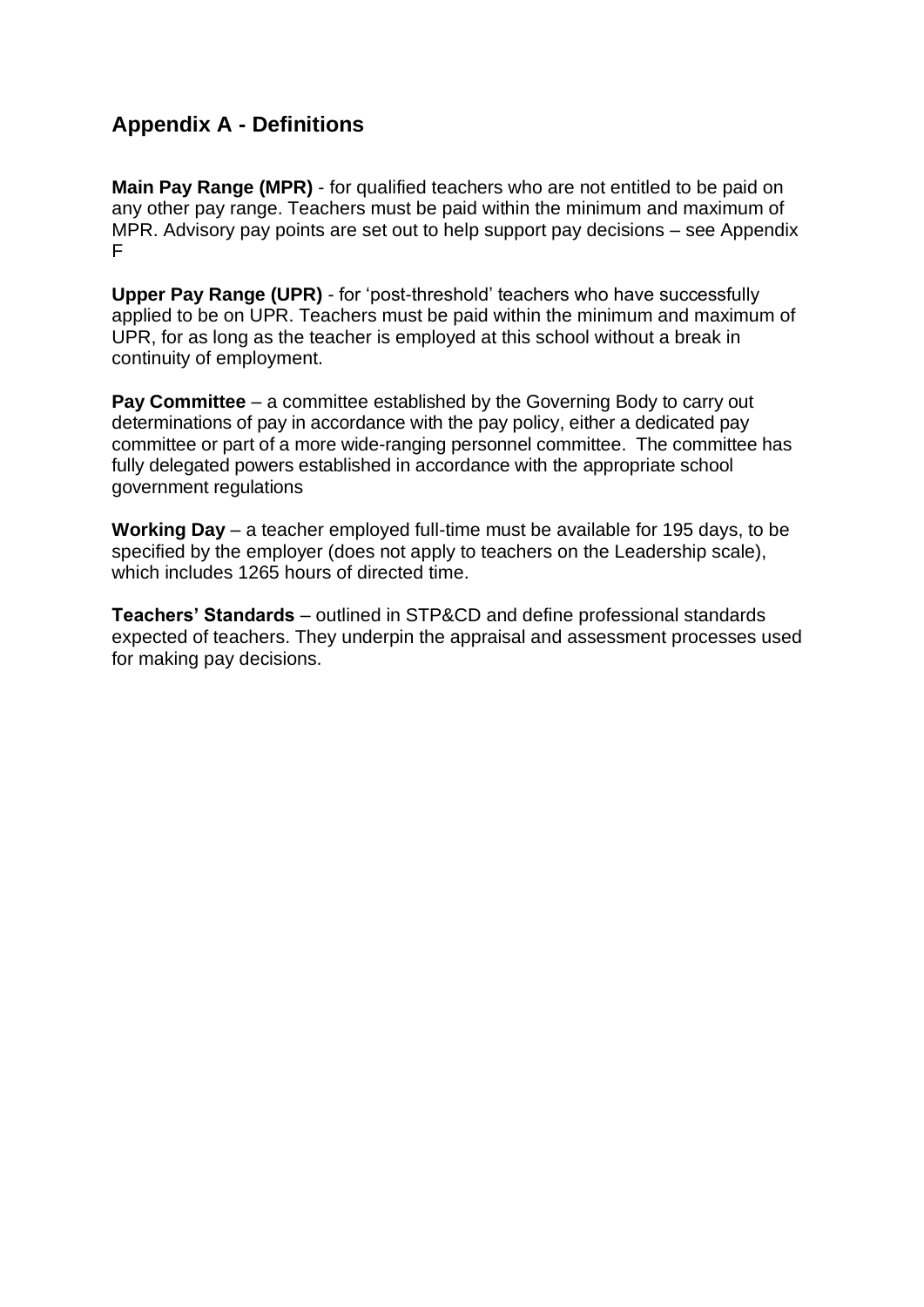# **Appendix B – Exercise of Discretionary Powers**

|                                                   | <b>EXERCISE OF DISCRETIONARY POWERS</b>                                                                                                                                                                                                                                                                                                                                   |  |
|---------------------------------------------------|---------------------------------------------------------------------------------------------------------------------------------------------------------------------------------------------------------------------------------------------------------------------------------------------------------------------------------------------------------------------------|--|
| <b>Pay Determination on</b><br><b>Appointment</b> | When placing a classroom teacher on to the Main Pay Range,<br>the Management Committee will consider awarding pay scale<br>points in the following circumstances:                                                                                                                                                                                                         |  |
|                                                   | One point on the main scale for each year of service as a<br>qualified teacher in an Academy, City Technology College,<br>a City College for the Technology of the Arts or<br>independent school.                                                                                                                                                                         |  |
|                                                   | One point on the main scale for each period of one year of<br>service as a qualified teacher in an overseas school<br>outside the European Economic Area or Switzerland in the<br>maintained sector of the country concerned.                                                                                                                                             |  |
|                                                   | One point on the main scale for each period of one year of<br>service teaching in further education, including Sixth Form<br>Colleges.                                                                                                                                                                                                                                    |  |
|                                                   | One point on the main scale for each period of one year of<br>service teaching in higher education.                                                                                                                                                                                                                                                                       |  |
|                                                   | The Governing Body will consider awarding on a case-by-<br>case basis:                                                                                                                                                                                                                                                                                                    |  |
|                                                   | One point on the scale for each period of three years spent<br>outside teaching but working in a relevant area. This might<br>include industrial or commercial training, time spent<br>working in an occupation relevant to the teacher's work at<br>the school, and experience with children/young people.                                                               |  |
| <b>Part-time Teachers</b>                         | The Governing Body acknowledges that part-time teachers<br>will be paid the percentage of the appropriate full-time<br>equivalent salary as calculated in Part 6, paragraphs 40 & 41<br>and paragraphs $79 - 86$ of Section 3 of the statutory guidance<br>in the School Teachers' Pay and Conditions Document 2020.                                                      |  |
|                                                   | Further guidance is available on ConnectEd please see<br>following direct link:                                                                                                                                                                                                                                                                                           |  |
|                                                   | PART-TIME TEACHERS' WORKING TIME AND DIRECTED<br><b>TIME STATEMENT</b>                                                                                                                                                                                                                                                                                                    |  |
|                                                   | The Headteacher will give part-time teachers a written<br>statement detailing their working time obligations and the<br>standard mechanism used to determine their pay, subject to<br>the provisions of the statutory pay and working time<br>arrangements and by comparison with the school's timetabled<br>teaching week for a full-time teacher in an equivalent post. |  |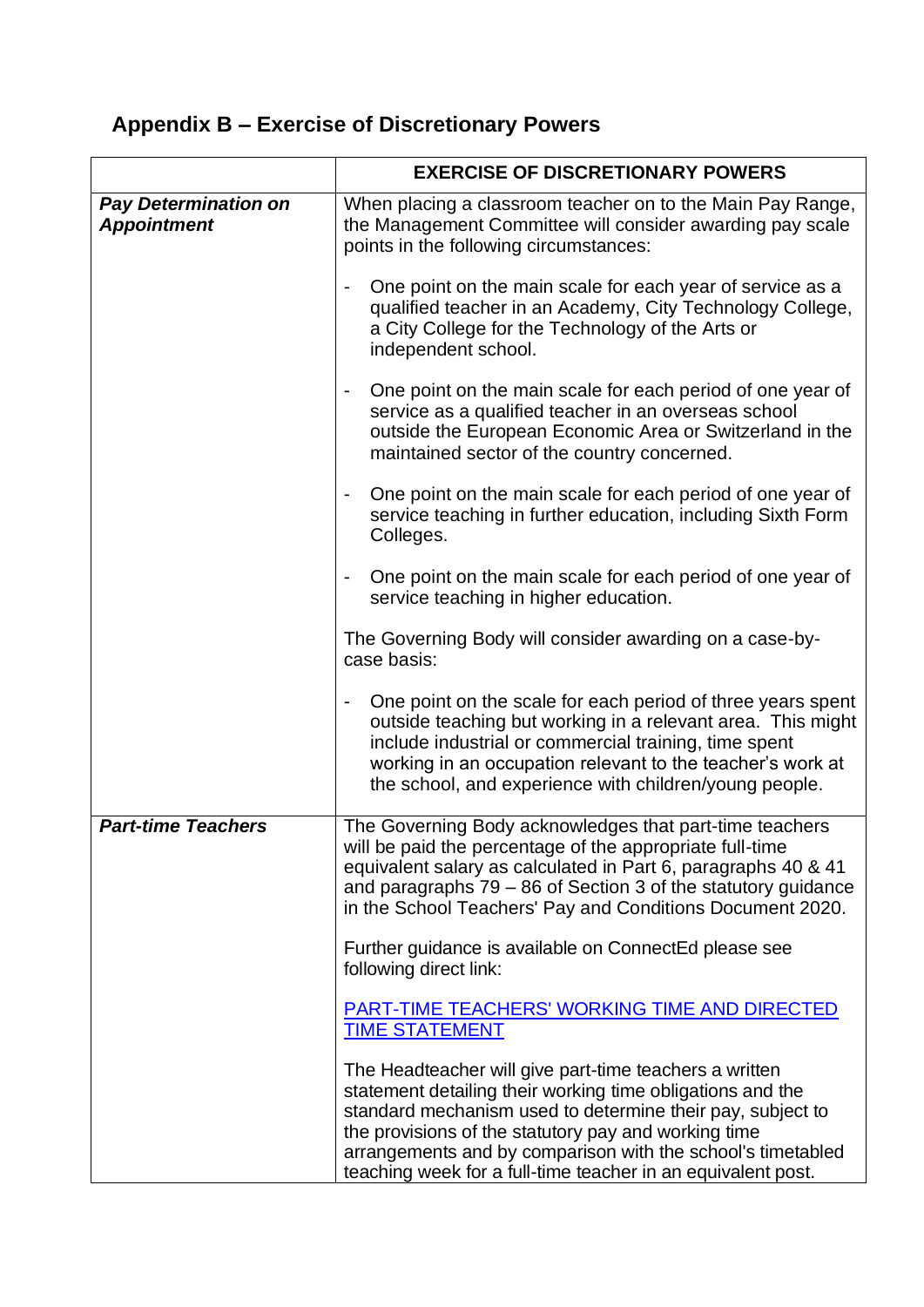| <b>Payments to Relief or</b><br><b>Short Notice Teachers</b>                     | The Management Committee has determined that relief<br>teachers who work less than a full day will be paid pro rata<br>to the length of the working day, which is deemed to be 6.5<br>hours working time.                                                                                            |
|----------------------------------------------------------------------------------|------------------------------------------------------------------------------------------------------------------------------------------------------------------------------------------------------------------------------------------------------------------------------------------------------|
| <b>Unqualified Teachers'</b><br><b>Allowance</b>                                 | The Management Committee may pay an unqualified<br>teachers' allowance to unqualified teachers where it considers,<br>in the context of its staffing structure that the teacher has:                                                                                                                 |
|                                                                                  | (a) Taken on a sustained additional responsibility which is:<br>i. Focused on teaching and learning; and<br>ii. Requires the exercise of a teachers' professional skills<br>and judgement; or                                                                                                        |
|                                                                                  | (b) Qualifications or experience which bring added value to the<br>role being undertaken.                                                                                                                                                                                                            |
| <b>Headteacher</b>                                                               | The Headteacher must demonstrate sustained high quality of<br>performance, with particular regard to leadership,<br>management and pupil progress at the school and will be<br>subject to a review of performance against performance<br>objectives before any performance points will be awarded.   |
|                                                                                  | Annual pay progression within the range for these posts is not<br>automatic. Any progression will normally be by one point, but<br>the Management Committee will consider movement by two<br>points in exceptional circumstances.                                                                    |
| <b>Deputies and</b><br><b>Assistant Heads</b>                                    | Deputies and Assistant Heads must demonstrate sustained<br>high quality of performance in respect of school leadership<br>and management and pupil progress and will be subject to a<br>review of performance against their performance objectives<br>before any performance points will be awarded. |
|                                                                                  | Annual pay progression within the range for this post is not<br>automatic. Any progression will normally be by one point, but<br>the Governing Body will consider movement by two points in<br>exceptional circumstances.                                                                            |
| <i><b>*Leading Practitioners</b></i>                                             | N/A                                                                                                                                                                                                                                                                                                  |
| <i><b>*Teaching and Learning</b></i><br><b>Responsibility Payments</b><br>(TLRs) | TLRs will be awarded to the holders of the posts indicated in<br>the attached staffing structure.                                                                                                                                                                                                    |
|                                                                                  | TLRs will be introduced as set out in the implementation plan.                                                                                                                                                                                                                                       |
|                                                                                  | The values of the TLRs to be awarded are set out below:                                                                                                                                                                                                                                              |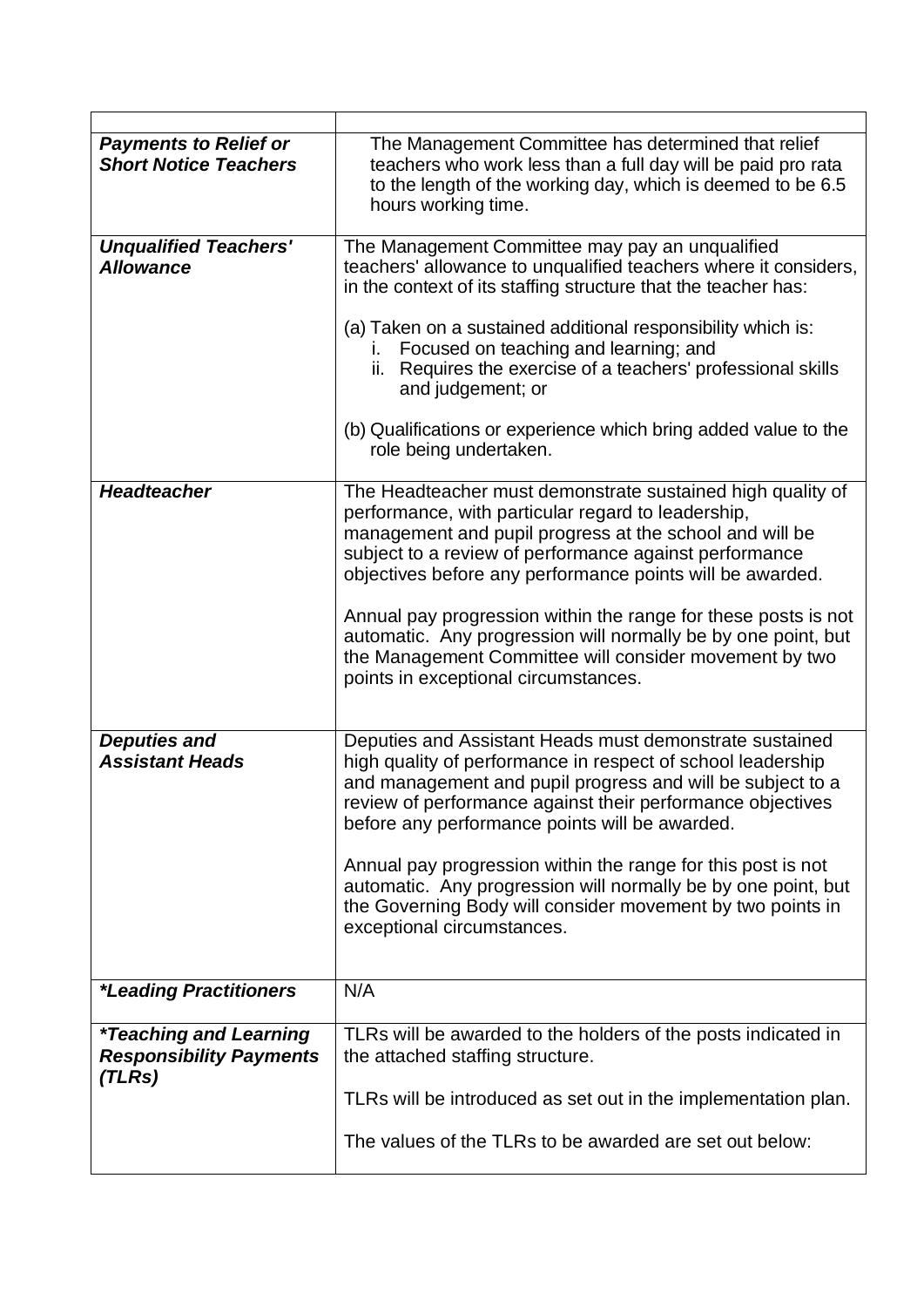|                                                       | TLR2s (minimum $£2,873 -$ maximum $£7,017$ ) will be awarded                                                                                                                                                                                                                                                  |  |
|-------------------------------------------------------|---------------------------------------------------------------------------------------------------------------------------------------------------------------------------------------------------------------------------------------------------------------------------------------------------------------|--|
|                                                       | to the following values:                                                                                                                                                                                                                                                                                      |  |
|                                                       | £2873 to the holder of posts                                                                                                                                                                                                                                                                                  |  |
|                                                       | The criterion and factors for award of TLR payments, and<br>values as outlined in the School Teachers' Pay and<br>Conditions Document, will be taken fully into account.                                                                                                                                      |  |
| *Recruitment and<br><b>Retention Incentives and</b>   | The Management Committee will consider awarding the<br>payment of recruitment awards in specific circumstances.                                                                                                                                                                                               |  |
| <b>Benefits</b>                                       | The Management Committee will consider awarding the<br>payment of retention awards in specific circumstances.                                                                                                                                                                                                 |  |
|                                                       | The Management Committee will review the level of<br>payment/benefits annually.                                                                                                                                                                                                                               |  |
| <i>*Special Educational</i><br><b>Needs Allowance</b> | The Management Committee will award a SEN allowance of<br>no less than £2270 and no more than £4479 to all teachers<br>who meet the criteria outlined in the STP&CD Part 4,<br>paragraphs 21.1 to 21.4.                                                                                                       |  |
|                                                       | Where the SEN allowance is to be paid, the spot value of the<br>allowance will be determined taking fully into account the<br>structure the School's SEN provisions and the factors outlined<br>in the STP&CD Part 4, paragraphs 21.1 to 21.4.                                                                |  |
|                                                       | The teacher will be given written notification at the time of the<br>award which will specify the reason for the award.                                                                                                                                                                                       |  |
| <b>Acting Allowances</b>                              | Any teacher who carries out the duties of Head, Deputy Head<br>or Assistant Head for a period of four weeks or more, will be<br>paid no lower than the minimum spine point payable for the<br>post in which the teacher is acting determined in accordance<br>with the Teachers' Pay and Conditions Document. |  |
|                                                       | The acting allowance will be paid from or backdated to the time<br>when the Governing Body decides that the teacher performs<br>tasks that require the full authority of the post to be exercised.                                                                                                            |  |
|                                                       | The following paragraph may also be inserted:                                                                                                                                                                                                                                                                 |  |
|                                                       | The Management Committee will exercise its discretion to<br>remunerate teachers who agree to carry out the duties of<br>Headteacher during the short-term absence of the<br>Headteacher as follows:                                                                                                           |  |
|                                                       | Minimum spine point of Headteacher's Pay Range less salary<br>paid to teacher divided by 195 multiplied by estimated number<br>of days' cover per annum.                                                                                                                                                      |  |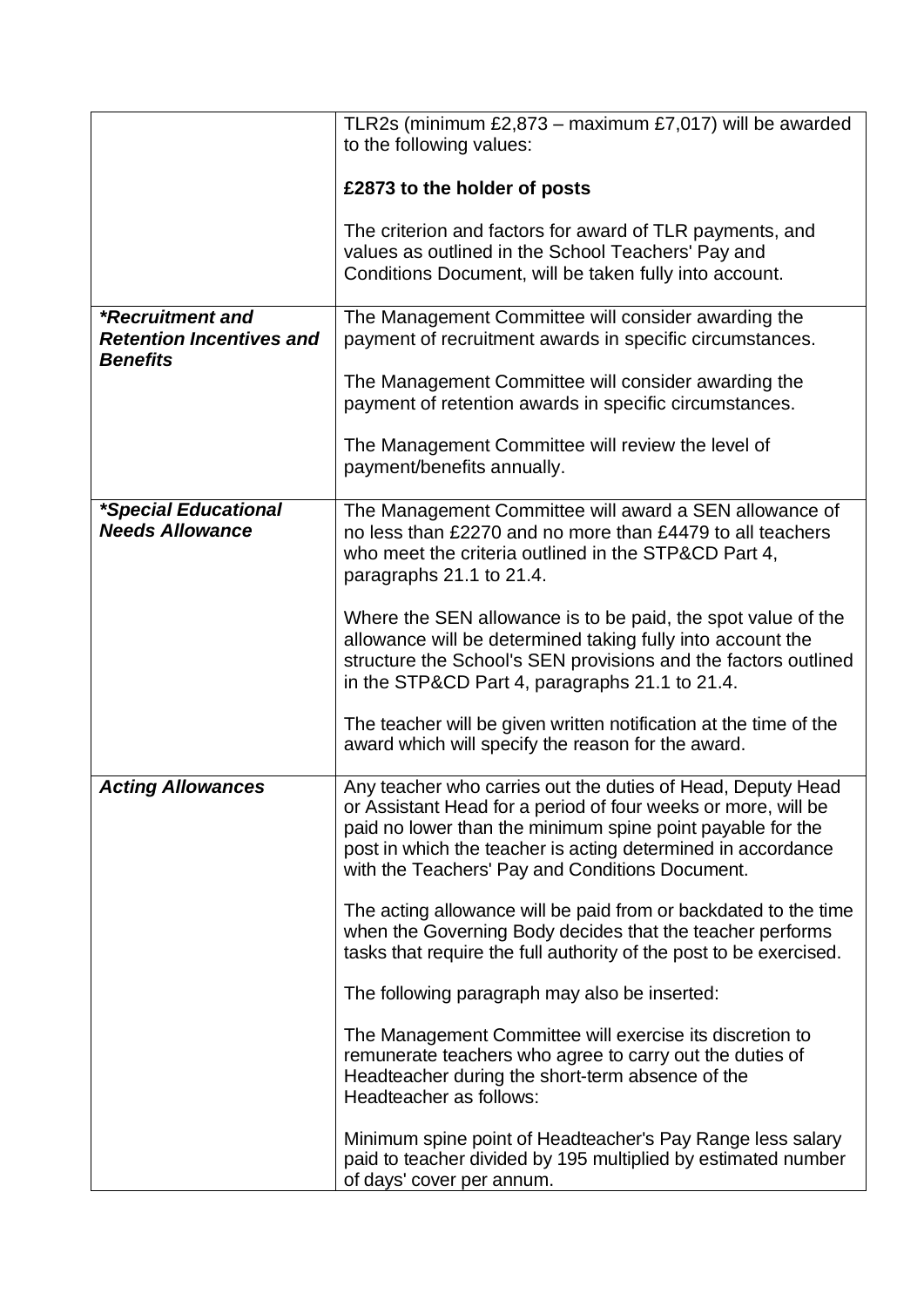|                                                                  | This will either be paid in arrears or currently as a lump sum or<br>in 12 equal monthly payments.                                                                                                                                                                                                                                                                                                                                                                                                                                                                                                                                                                                                                                                                             |
|------------------------------------------------------------------|--------------------------------------------------------------------------------------------------------------------------------------------------------------------------------------------------------------------------------------------------------------------------------------------------------------------------------------------------------------------------------------------------------------------------------------------------------------------------------------------------------------------------------------------------------------------------------------------------------------------------------------------------------------------------------------------------------------------------------------------------------------------------------|
| <b>Pay Progression</b>                                           | The Management Committee will ensure that it makes funds<br>available to support pay decisions, in accordance with this pay<br>policy and the school's spending plans.                                                                                                                                                                                                                                                                                                                                                                                                                                                                                                                                                                                                         |
| *Other Payments<br>(a) Continuing<br>professional<br>development | Teachers who volunteer to undertake continuing professional<br>development outside the school day may be entitled to an<br>additional payment.<br>The Management Committee will exercise its discretion and<br>make additional payment to teachers (full and part-time) who<br>attend training courses in the evenings or at weekends or<br>during school holidays. See also separate LA guidance on Out<br>of School Hours Learning Provision.<br>The payment will be calculated by dividing M6 of the School<br>Teachers' Pay Spine by 195 to determine a daily rate of pay<br>and then divided by 6.5 hours to determine an hourly rate of<br>pay.                                                                                                                          |
| (b) Initial teacher training<br>activities                       | The Management Committee may exercise its discretion to<br>remunerate teachers for responsibilities in the initial training of<br>teachers.<br>Areas of work that may attract a payment include: supervising<br>and observing teaching practice; giving feedback to students<br>on their performance and acting as professional mentors; and<br>formally assessing students' competences.<br>Activities that may attract payment include: planning an initial<br>teacher training course, preparing course materials;<br>undertaking the marketing, finance and administration of the<br>course; and taking responsibility for the well-being and tuition<br>of initial teacher training students. See also separate LA<br>guidance on Out of School Hours Learning Provision. |
| (c) Out-of-school learning<br><i>activities</i>                  | Teachers who volunteer to undertake learning activities<br>outside of the normal working hours and whose salary range<br>does not take account of such activity may be entitled to a<br>payment - see separate LA guidance.<br>Activities that may attract payment include, for example,<br>breakfast clubs, homework clubs, summer schools (study<br>support, literacy and gifted and talented), sporting activities,<br>other outdoor activities and clubs linked to curricular, arts and<br>hobby interest areas.<br>The Management Committee has determined that teachers<br>who agree to participate in out-of-school hours learning activity                                                                                                                             |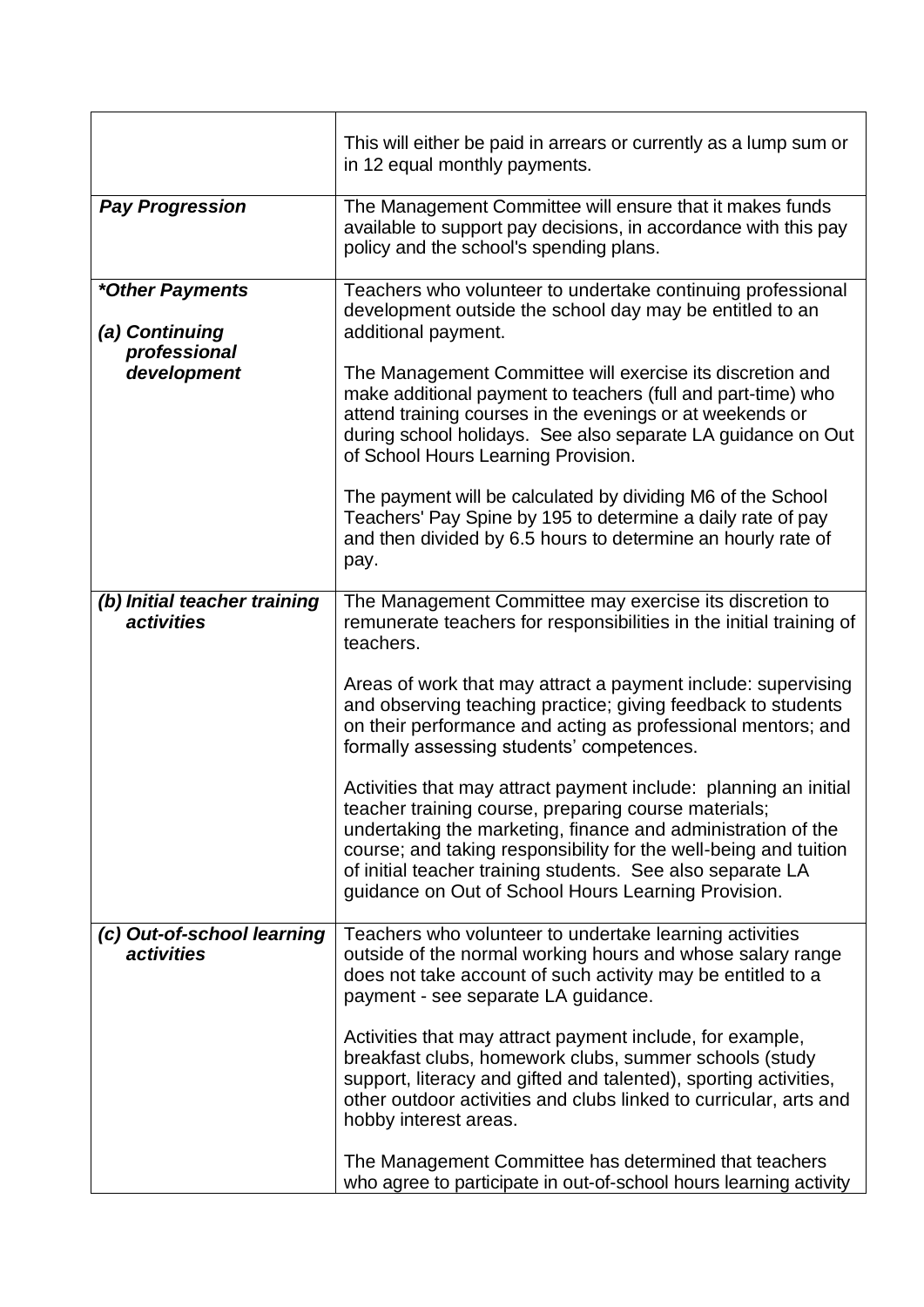|                                                                     | may receive payment for hours worked on the basis of Annual<br>Salary $\div$ 195 $\div$ 6.5. See also separate LA guidance on Out of<br>School Hours Learning Provision.                                                                                                                                                                                                                                                                                                                                                                                                                                                                                                                                                                                       |
|---------------------------------------------------------------------|----------------------------------------------------------------------------------------------------------------------------------------------------------------------------------------------------------------------------------------------------------------------------------------------------------------------------------------------------------------------------------------------------------------------------------------------------------------------------------------------------------------------------------------------------------------------------------------------------------------------------------------------------------------------------------------------------------------------------------------------------------------|
| <b>Provision of Services by</b><br>the Headteacher                  | The Management Committee has discretion to make<br>payments to Headteachers who provide an external service to<br>one or more additional schools and also to any of the school's<br>teachers whose post acquires additional responsibility as a<br>result of the Head's activities. Payments are not automatic.<br>(Such as a School Improvement Partner, Consultant Leader<br>or National Leader of Education - see statutory guidance.)<br>The pay policy should set out the criteria by which the relevant<br>body determines the nature and level of such payments and<br>the value of any discretionary payments attached to posts in<br>the staffing structure.<br>Areas of work that will attract a payment of include the<br>Behaviour Hubs Programme. |
| <b>Temporary additional</b><br>payment to the<br><b>Headteacher</b> | The Management Committee has discretion to make an<br>additional payment to the Headteachers for clearly temporary<br>responsibilities or duties that are in addition to the post for<br>which their salary has been determined. In each case the<br>relevant body must not have previously taken such reason or<br>circumstance into account when determining the<br>Headteacher's pay range.<br>The pay policy should set out the criteria by which the relevant<br>body determines the nature and level of such payments                                                                                                                                                                                                                                    |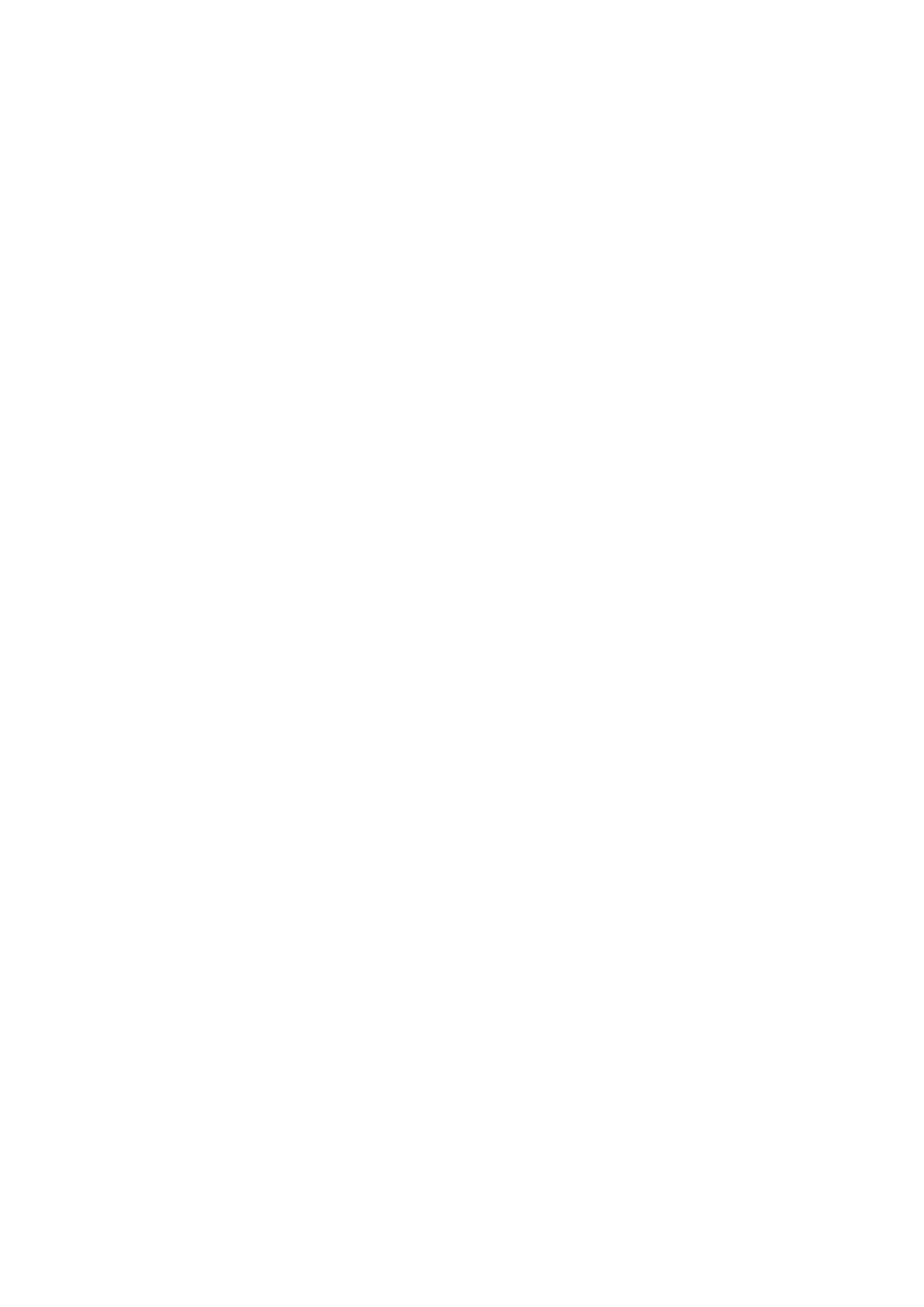# **Appendix C- Pay award**

## **September 2021 pay award and other changes arising from STPCD 2021 effective from 22 October 2021, backdated to 1 September 2021**

The Management Committee will adopt the changes included in the STP&CD 2021 in relation to September 2021 pay award:

A consolidated award of £250 is awarded to all teachers whose full-time equivalent basic earnings are less than:

• £24,000 in the Rest of England;

Any part-time teacher whose full-time equivalent basic earnings meet the eligibility criteria receive the award on a pro-rata basis according to their contracted hours. The award should be paid to all eligible teachers, whether located on a published pay point or not and should be independent of any progression considerations. Relevant bodies should ensure that implementation of the pay award complies with the National Living Wage policy

All pay uplifts will be back dated to 1 September 2021.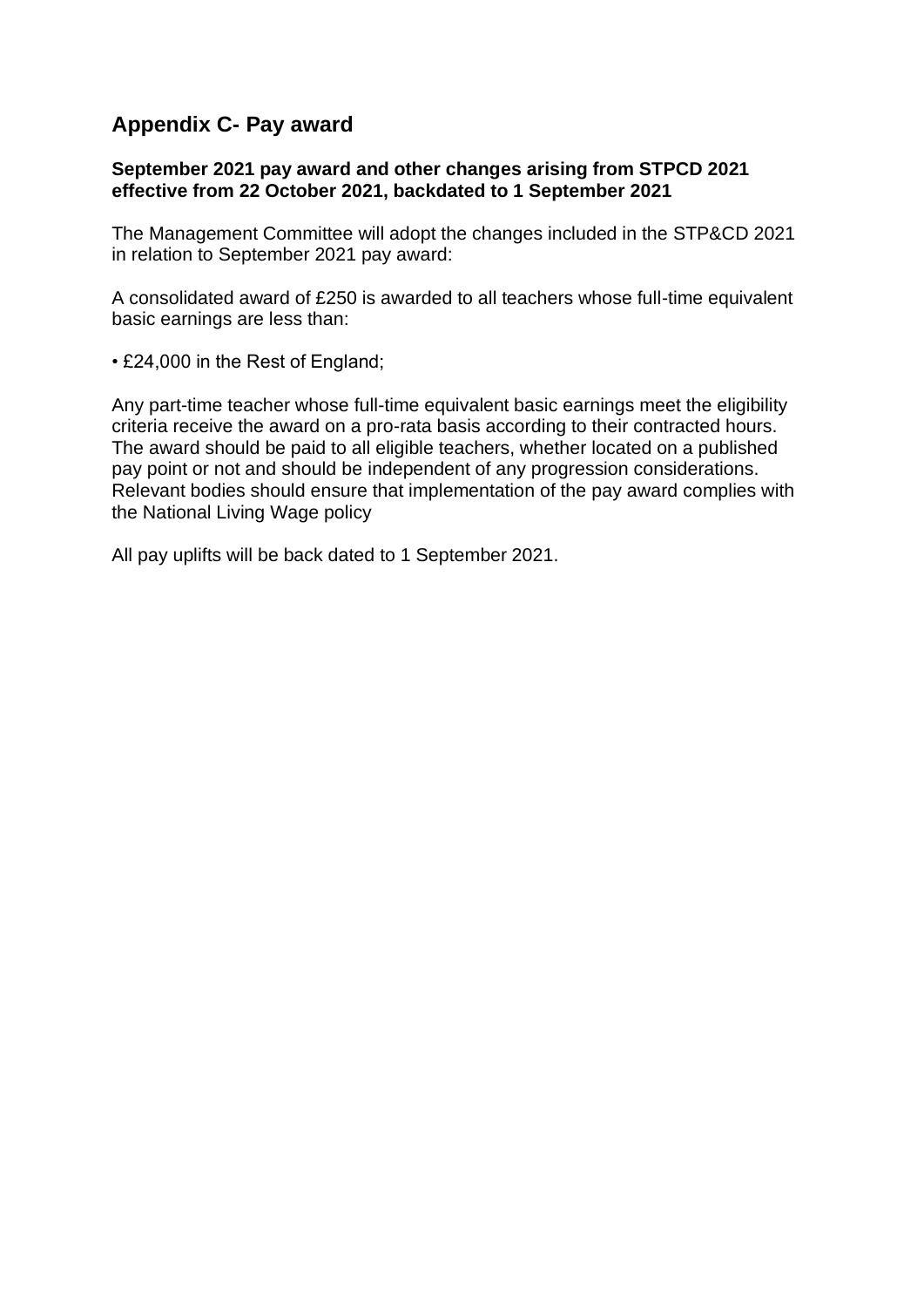# **Appendix D - Leadership Pay Range**

## **Headteacher's Pay**

The Headteacher's Pay Range in this school is:

| Reference point 1 | £54091 |
|-------------------|--------|
| Reference point 2 | £55338 |
| Reference point 3 | £56721 |
| Reference point 4 | £58135 |
| Reference point 5 | £59581 |
| Reference point 6 | £61166 |
| Reference point 7 | £62570 |
|                   |        |

## **On appointment**

Should a vacancy for the post of Headteacher arise the Management Committee will review the pay range to be advertised and agree pay on appointment as follows:

- the pay committee will review the school's Headteacher group and the Headteacher's Pay Range taking account of the full role of the Headteacher and
	- − *in accordance with the mandatory and discretionary provisions of the School Teachers' Pay and Conditions Document*
	- − *Departmental advice for maintained schools and local authorities - "Implementing your school's approach to pay" (see extract outlined in Appendix VIII) and*
	- − *advice given by the Local Authority;*
- the resources and pay committee will exercise its discretion under the School Teachers' Pay and Conditions Document in determining the Headteacher's Pay Range, in order to secure the appointment of its preferred candidate;
- the resources and pay committee will consider exercising its discretion to award a discretionary payment under the School Teachers' Pay and Conditions Document where the Governing Body consider the school would have difficulty recruiting to the vacant Headteacher post;
- the resources and pay committee will consider the need to award any further discretionary payments to a Headteacher in line with the School Teachers' Pay and Conditions Document;
- the resources and pay committee will consider using its discretion, in wholly exceptional circumstances, to exceed the 25% limit on discretionary payments, as set out in the School Teachers' Pay and Conditions Document. However, before agreeing to do so, it will seek the agreement of the Management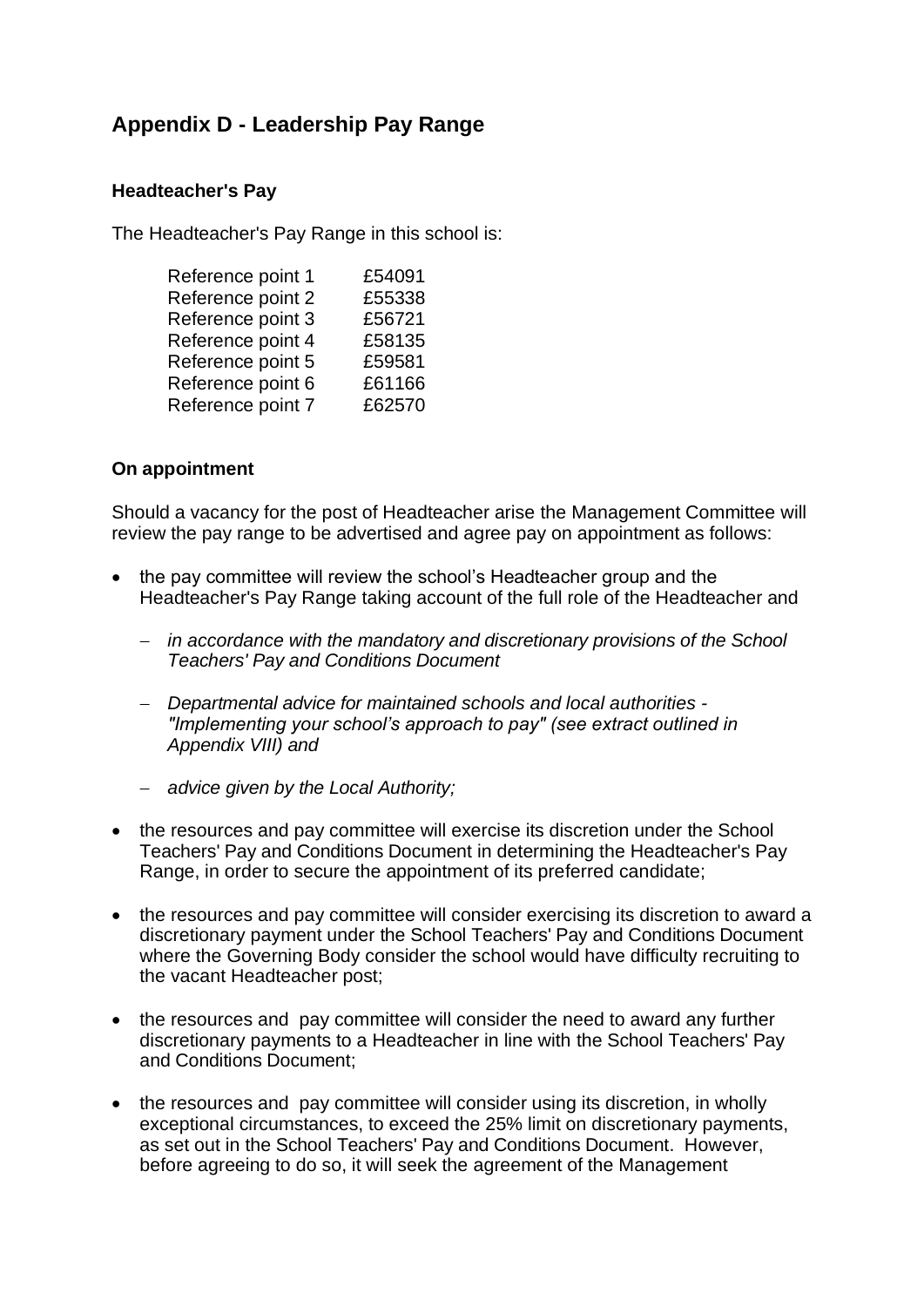Committee which in turn will seek advice from the Local Authority and external independent advice before providing such agreement.

## **Existing Headteachers**

The Management Committee will determine the salary of a serving Headteacher in accordance with the STP&CD.

The resources and pay committee may determine the Headteacher's Pay Range, within the group range for the school, as at 1st September or at any time if they consider it is necessary.

If the resources and pay committee makes a determination to change the Headteacher's Pay Range, it will determine the Headteacher's Pay Range within the group range for the school, in accordance with the School Teachers' Pay and Conditions Document.

The resources and pay committee will consider the use of discretionary payments, as per the provisions of the School Teachers' Pay and Conditions Document.

The resources and pay committee will consider using its discretion, in wholly exceptional circumstances, to exceed the 25% limit on discretionary payments, as set out in the School Teachers' Pay and Conditions Document. However, before agreeing to do so, it will seek the agreement of the Management Committee which in turn will seek advice from the Local Authority and external independent advice before providing such agreement.

#### **Deputy/Assistant Headteacher's Pay**

The Deputy Headteacher's Pay Range in this school is:

| Reference point 1 | £47735 |
|-------------------|--------|
| Reference point 2 | £49019 |
| Reference point 3 | £50151 |
| Reference point 4 | £51402 |
| Reference point 5 | £52723 |
|                   |        |

#### **On appointment**

Should a vacancy for the post of Deputy**/**Assistant Headteacher arise the Governing Body will review the pay range to be advertised and agree pay on appointment as follows:

- the pay committee will determine a pay range in accordance with the STP&CD taking account of the role of the Deputy/Assistant Headteacher set out in the STP&CD;
- the pay committee will record its reasons for the determination of the Deputy/Assistant Headteacher pay range, in accordance with the STP&CD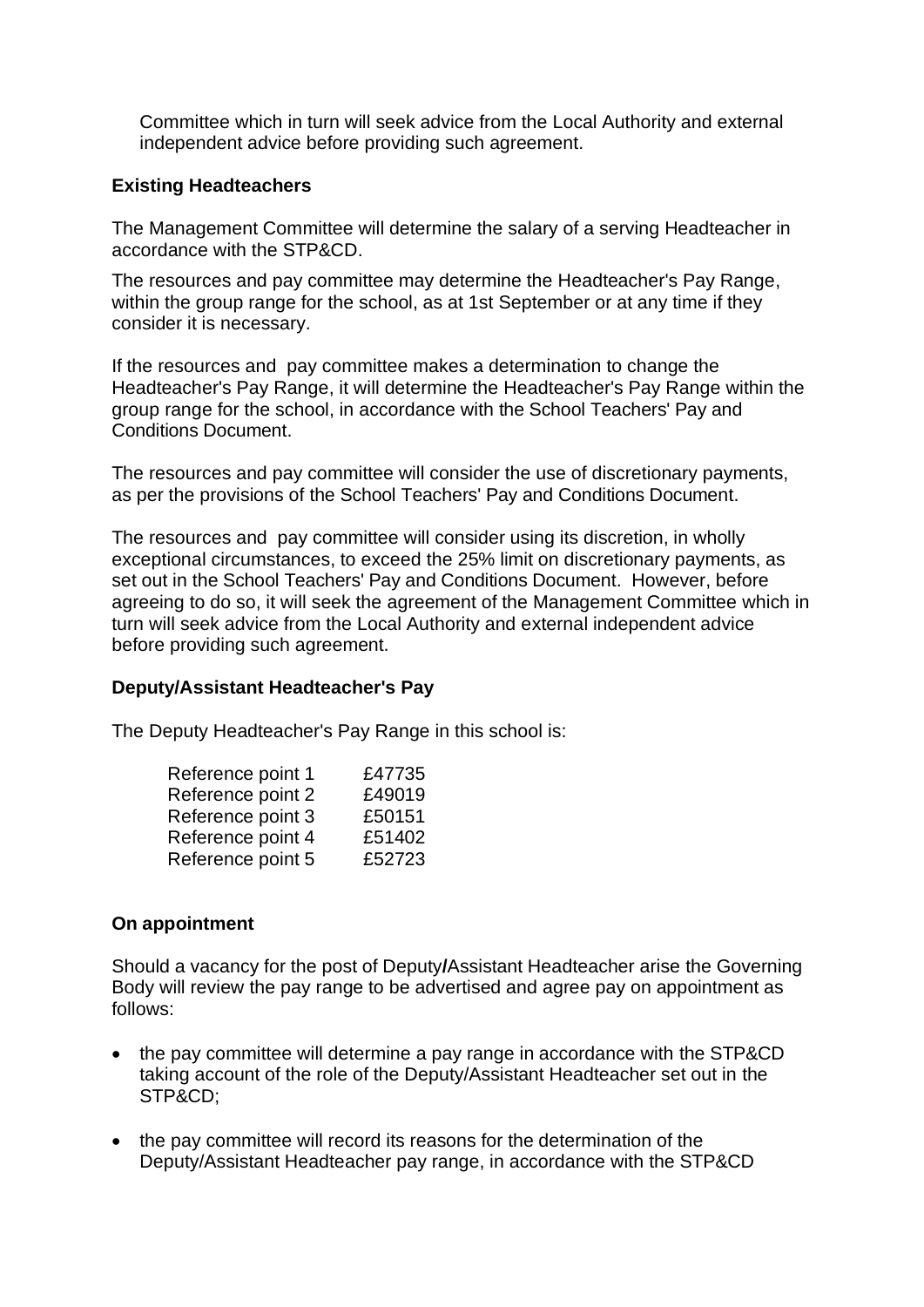- in order to secure the appointment of its preferred candidate the pay committee will exercise its discretion under the STP&CD and place the preferred candidate on a point within the Deputy/Assistant Headteacher pay range, allowing appropriate scope for performance-related pay progression over time;
- the pay committee will exercise its discretion under the STP&CD where there are recruitment issues.

## **Existing Deputy/Assistant Headteachers**

The pay committee will review pay in accordance with the STP&CD and award up to two points where there has been sustained high quality of performance having regard to the results of the recent appraisal, and to any recommendation on pay progression recorded in the Deputy/Assistant Headteacher's most recent appraisal report.

The pay committee will review and, if necessary, re-determine the Deputy/Assistant Headteacher pay range where there has been a significant change in the responsibilities of the serving Deputy/Assistant Headteacher.

The pay committee may determine the Deputy Head pay range at any time in accordance with the STP&CD pursuant with the discretionary provisions of the document and to maintain differentials.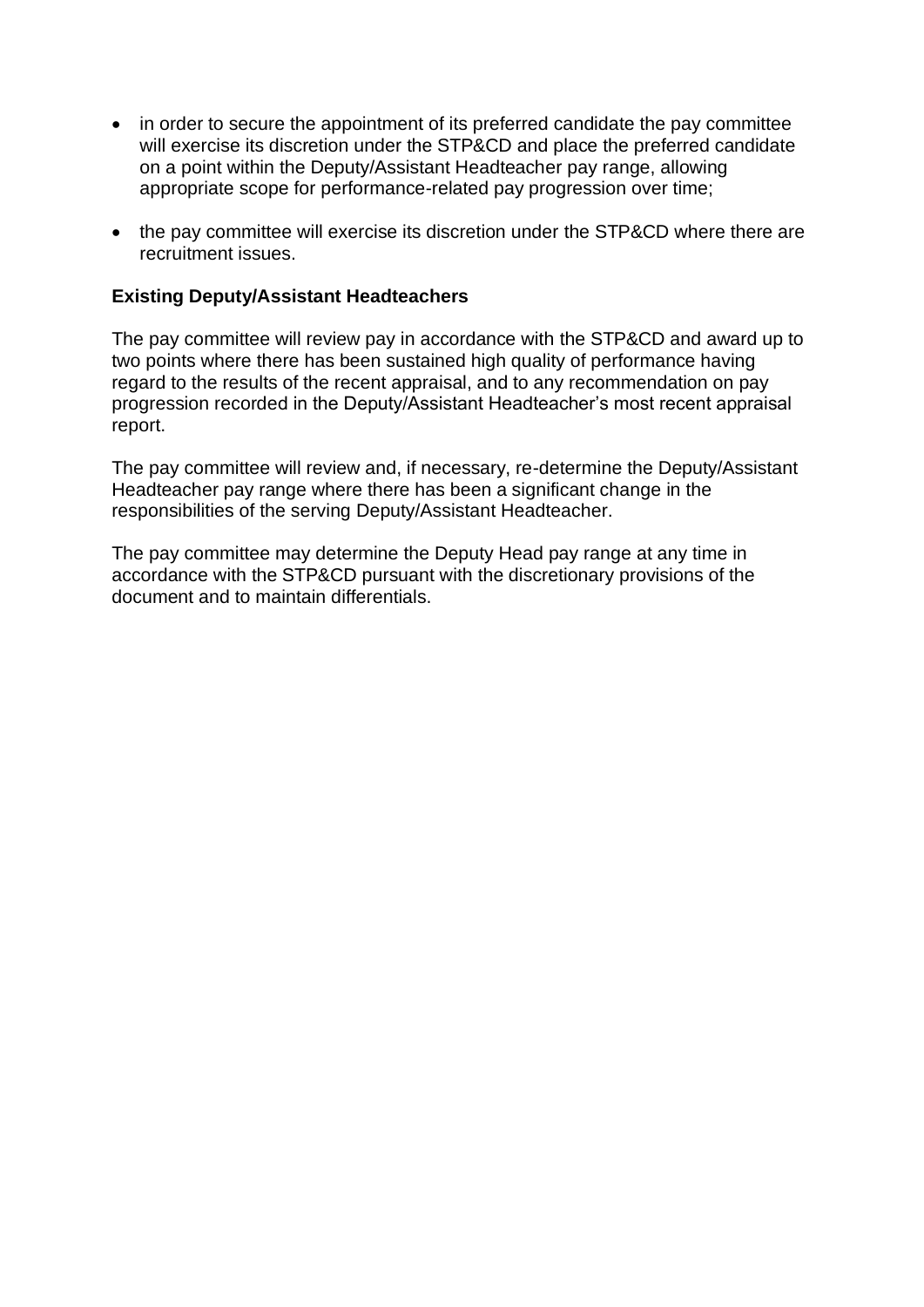# **Appendix E - Main Pay Range**

## **Main Pay Range effective from 1st September 2021**

The pay committee will use reference points. Therefore, the pay scale for teachers on the Main Pay Range in this school is:

| M1 (MPR minimum) | £ 25,714 |
|------------------|----------|
| M2               | £27,600  |
| MЗ               | £29,664  |
| M4               | £31,778  |
| M <sub>5</sub>   | £34,100  |
| M6 (MPR maximum) | £36,961  |

**The pro forma provided in the Guidance document – Template 1 will be used for recommending pay progression on the Main Pay Range to the Pay Committee.**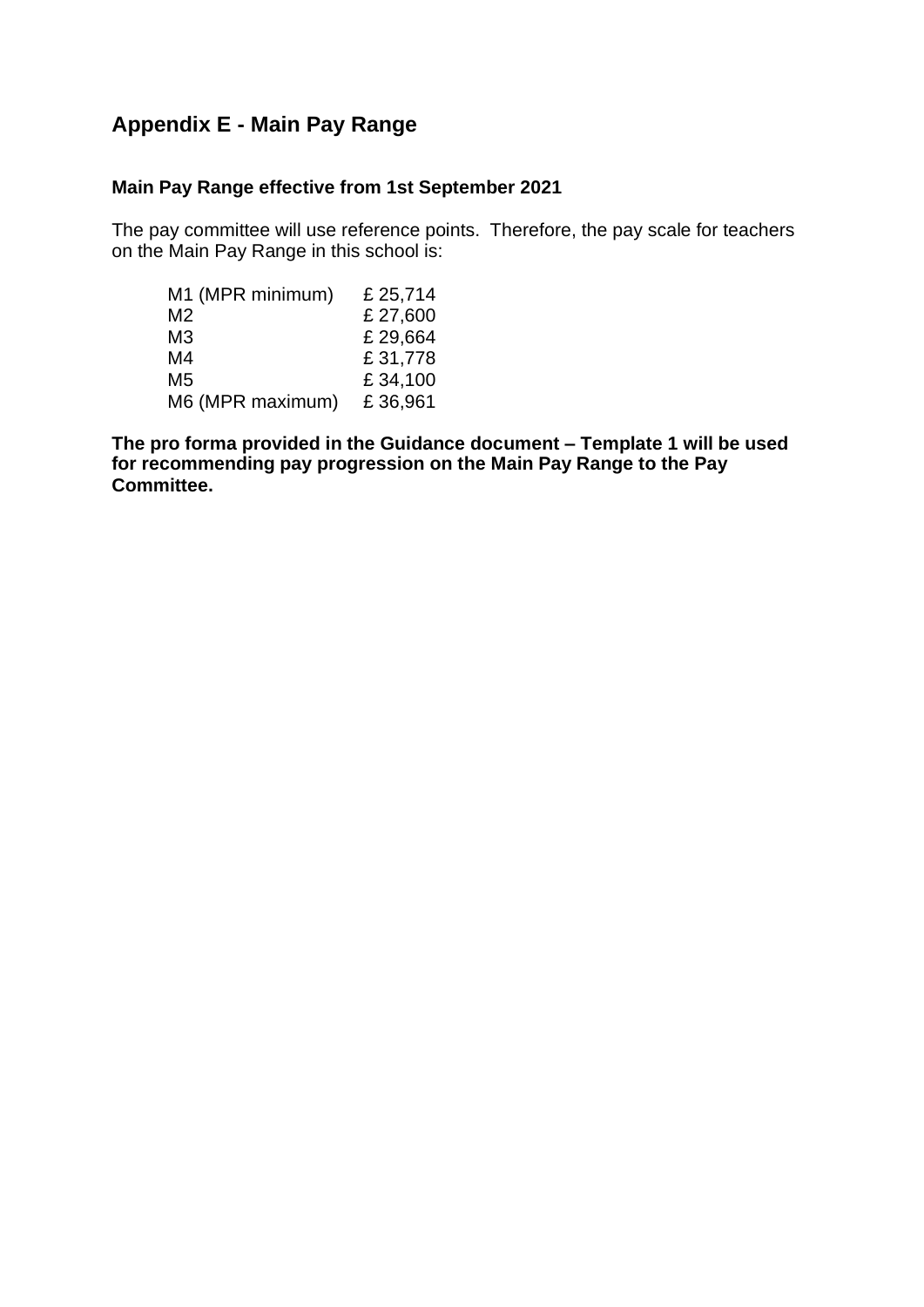# **Appendix F - Upper Pay Range**

## **Upper Pay Range effective from 1st September 2021**

The pay committee will use the STP&CD 2021 Advisory pay points as reference points. Therefore, the pay scale for Upper Pay Range in this school is:

U1 (UPR minimum) £38,690 U2 £40,124 U3 (UPR maximum)£41,604

**The pro forma provided in the Guidance document – Template 2 will be used for movement onto the Upper Pay Range and Template 3 for recommending pay progression on the Upper Pay Range to the Pay Committee.**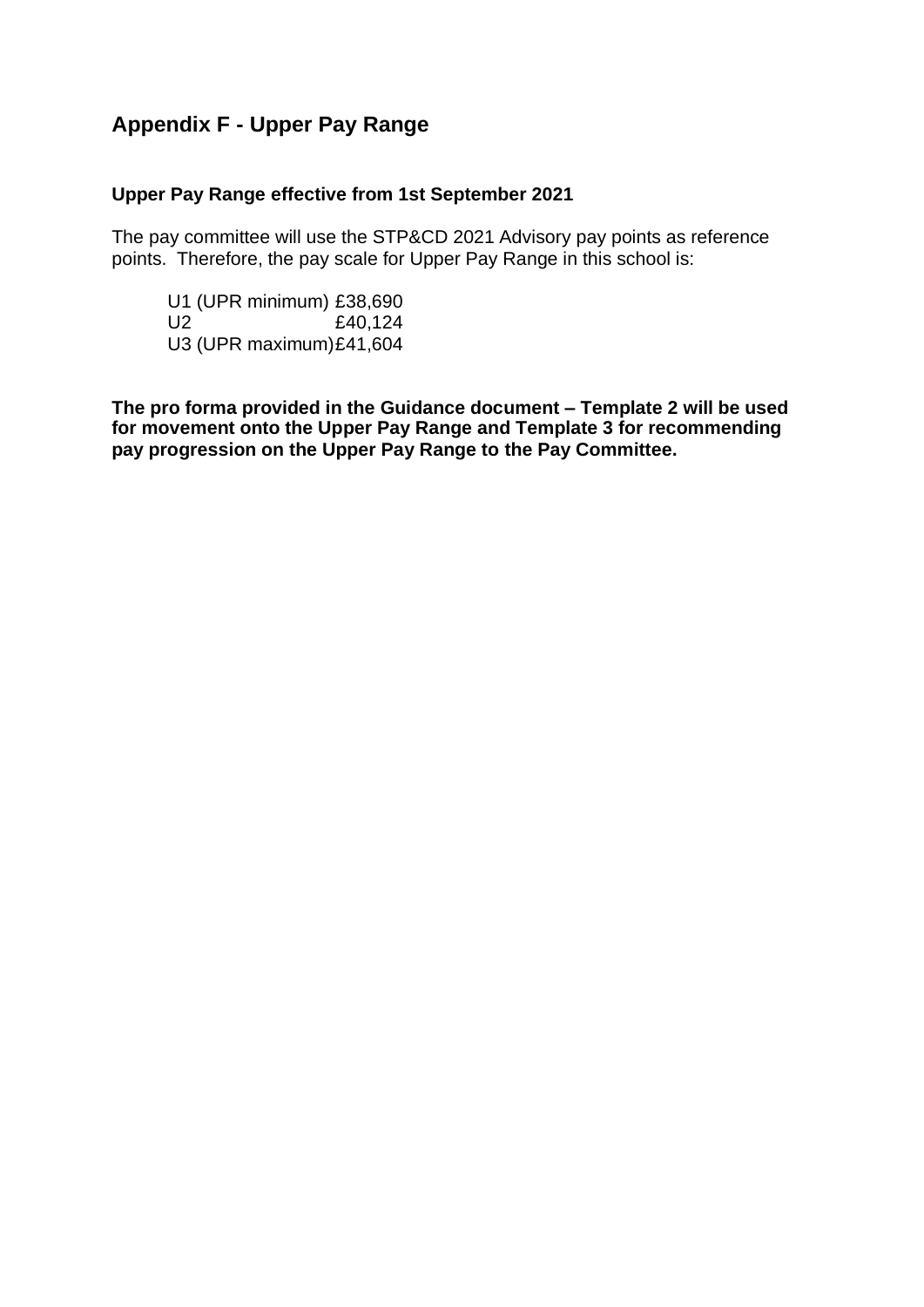# **Appendix G - Other Pay Ranges**

**Leading Practitioners Pay Range from 1 September 2021 N/A**

#### **Unqualified teacher Pay Range from 1 September 2021**

The resources and pay committee will use reference points. Therefore, the pay scale for unqualified teachers in this school is:

| U1 (UTPR minimum) | £18,419 |
|-------------------|---------|
| U <sub>2</sub>    | £20,532 |
| U <sub>3</sub>    | £22,644 |
| $U_4$             | £24,507 |
| U5                | £26,622 |
| U6 (UTPR maximum) | £28,735 |

In order to progress up the unqualified teacher range, unqualified teachers will need to show that they have met or made significant progress towards their objectives.

If the evidence shows that a teacher has exceptional performance, the Management Committee will consider the award of enhanced pay progression of one or two points.

Judgments will be properly rooted in evidence. As unqualified teachers move up the scale, this evidence should show:

- an improvement in teaching skills;
- an increasing positive impact on pupil progress;
- an increasing impact on wider outcomes for pupils;
- improvements in specific elements of practice identified to the teacher;
- an increasing contribution to the work of the school;
- an increasing impact on the effectiveness of staff and colleagues.

The resources and pay committee will be advised by the Headteacher in making all such decisions. Pay progression on the unqualified teacher range will be clearly attributable to the performance of the individual teacher. The pay committee will be able to objectively justify its decisions.

Information on sources of evidence is contained within the school's appraisal policy.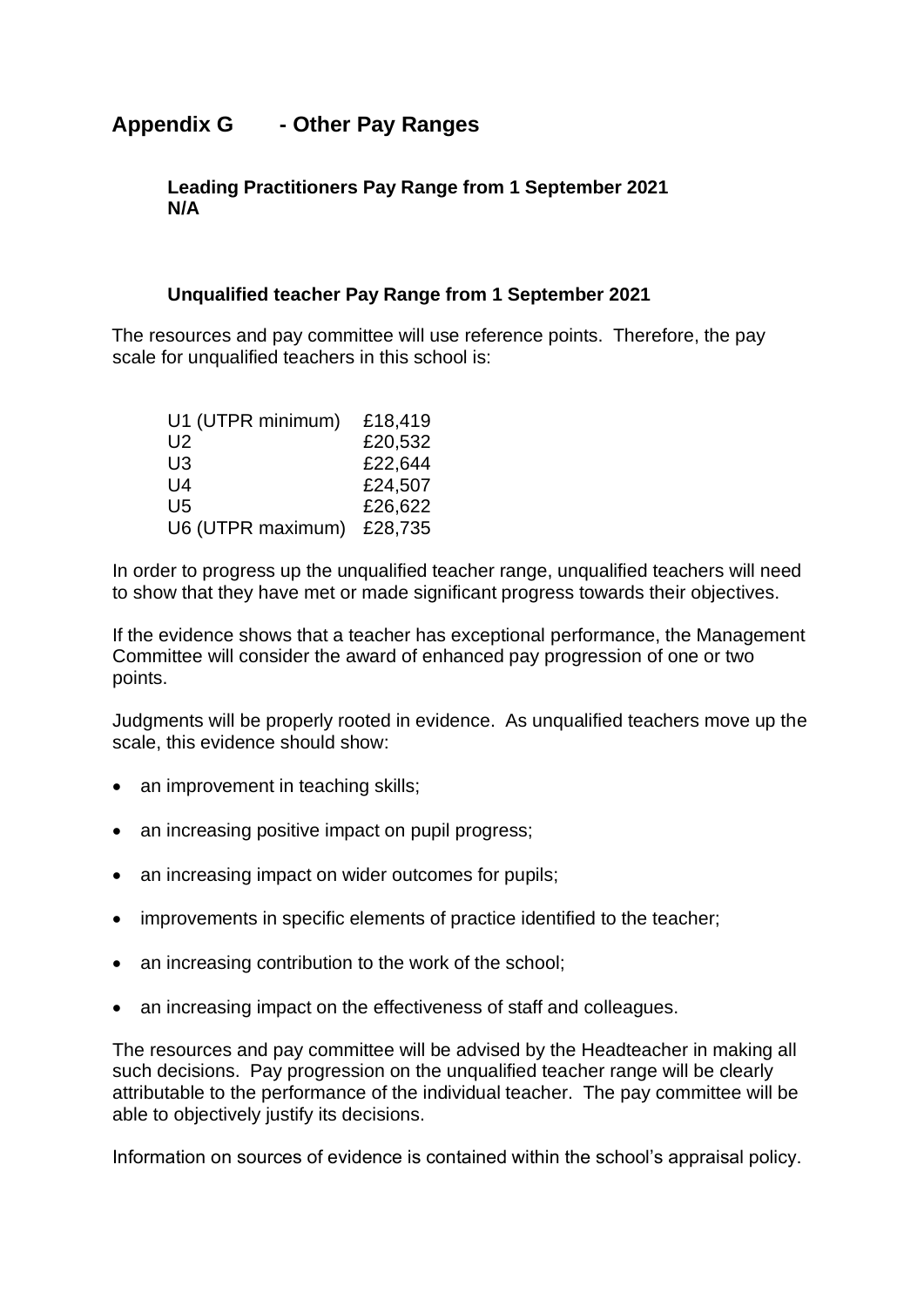# **Appendix H - Procedure for Appeals against Salary Determinations**

The arrangements for considering appeals are as follows:

A teacher or member of the support staff may seek a review of any determination in relation to his pay or any other decision taken by the Management Committee (or a committee or individual acting with delegated authority) that affects his/her pay.

In relation to a determination regarding the Headteacher's pay, the Headteacher may seek to resolve it informally with the Chair of the Headteacher's appraisal committee. Thereafter, he/she may follow the appeal process outlined in 20.3 iv) onwards; in which case references to the Headteacher shall mean the Chair of the appraisal committee.

The following list, which is not exhaustive, includes the usual reasons for seeking a review of a pay determination.

That the person or committee by whom the decision was made:

- (a) incorrectly applied the school's pay policy
- (b) incorrectly applied any provision of the School Teachers' Pay and Conditions Document
- (c) failed to have proper regard for statutory guidance
- (d) failed to take proper account of relevant evidence
- (e) took account of irrelevant or inaccurate evidence
- (f) was biased or
- (g) otherwise unlawfully discriminated against the teacher.

#### **Appeal Process**:

- 1. The employee receives written confirmation of the pay determination and where applicable the basis on which the decision was made – See Model Letter 1 in Guidance.
- 2. If the employee is not satisfied, he/she should seek to resolve this by discussing the matter informally with the Headteacher, requesting reconsideration within ten working days of the decision. Where this is not possible, or where the employee continues to be dissatisfied, he/she may follow a formal appeal process.
- 3. **Appeal** The employee has a right of appeal to a panel of three Governors who were not involved in the original determination or representations. The appeal must be lodged in writing, showing the grounds for appeal, within 10 working days of the decision from the Headteacher at point 2) or original notification if no discussion at point 2)

Any appeal should be heard normally within 20 working days of the receipt of the written appeal notification – see Model letter 2 in Guidance. The employee will be given the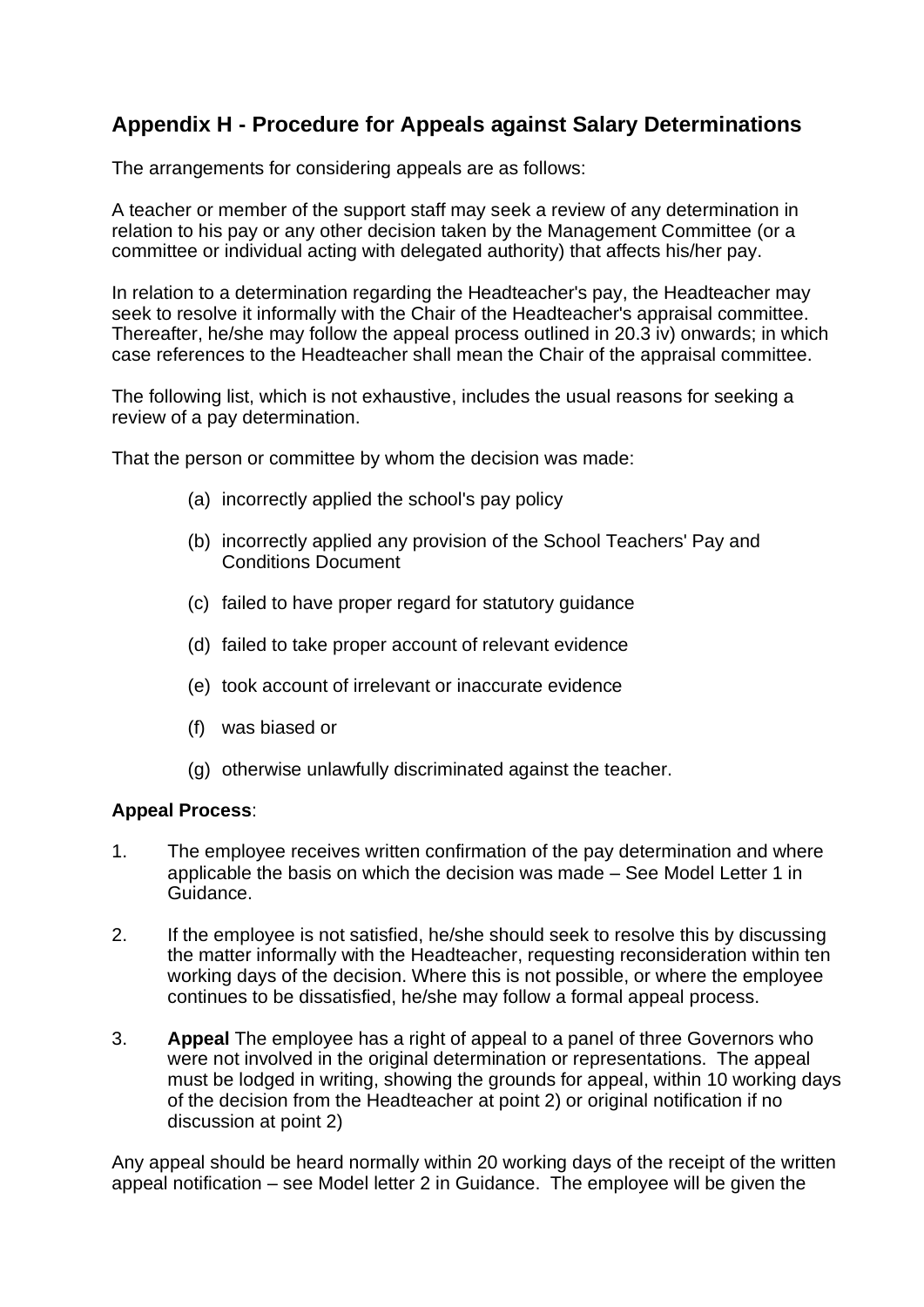opportunity to make representations in person. For any formal hearing or appeal the employee is entitled to be accompanied by a colleague or union representative. Any supporting documentation provided by either the employee or the Chair of the Resources and Pay Committee/ Headteacher to be considered at the hearing, should be available to the Appeal Panel at least 5 working days prior to the hearing date. The decision of the appeal panel will be given in writing, and where the appeal is rejected will include a note of the evidence considered and the reasons for the decision – see Model letter 3 in Guidance.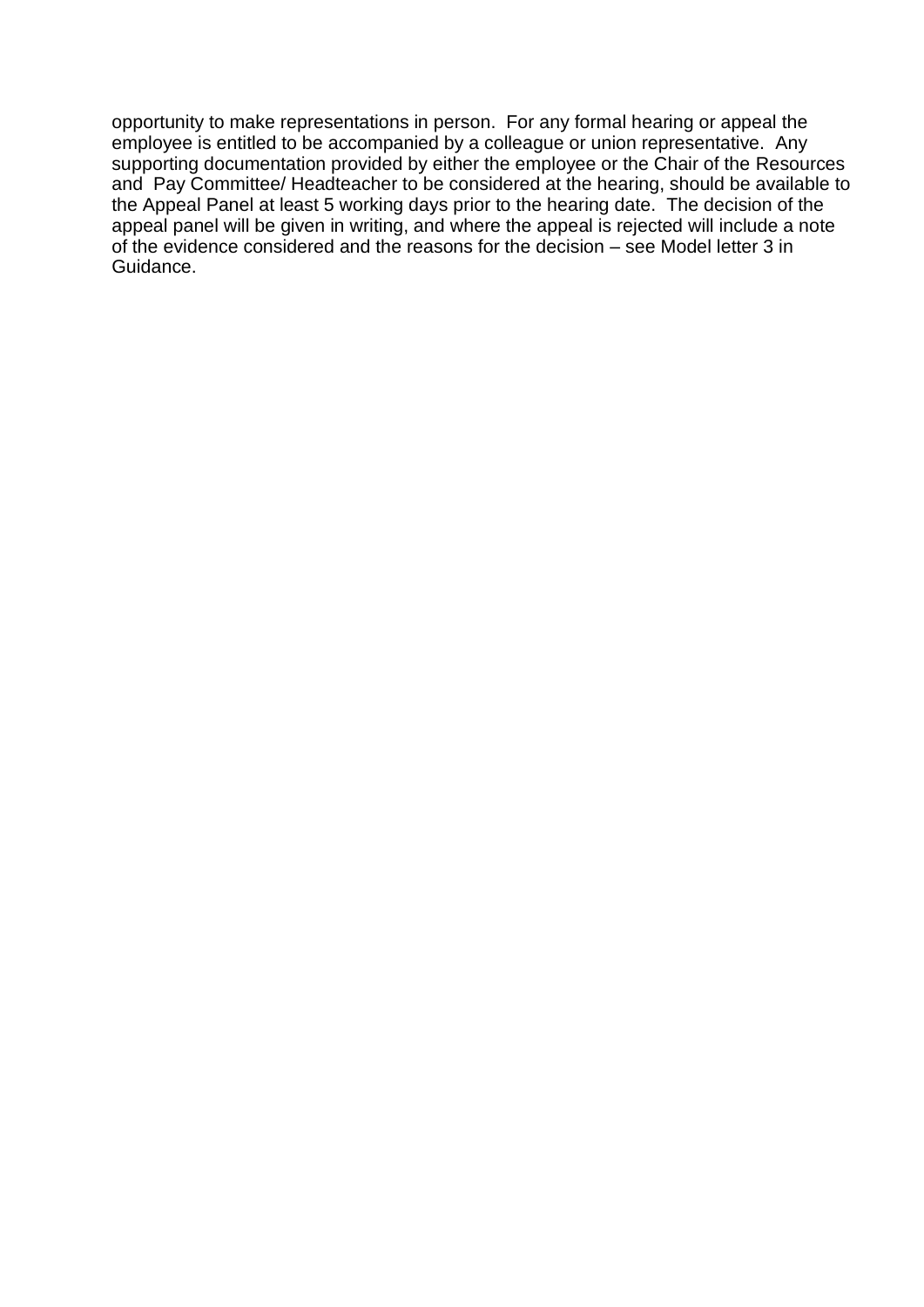## **Model Agenda for Pay Appeals Committee Hearing**

Present: Members of Appeal Panel\* HR Consultant to Appeal Panel (if appropriate)\*\* Employee and representative Headteacher and Chair of Resources and Pay Committee\*\*\* Clerk to Governors

> (Any witnesses will be called as required and will be present only during the time in which they give their evidence and answer questions.)

- 1. Introduction of the resources and Pay Appeals Committee members and others present by the Chair and explanation of the purpose of the meeting.
- 2. Statement of Appeal by the employee and/or representative *(work colleague or trade union representative)* including witnesses.
- 3. Questions by the Chair of Resources and Pay Committee/Headteacher and members of the Resources and Pay Appeals Committee.
- 4. Statement by respondent Chair of Resources and Pay Committee including Headteacher/witnesses.
- 5. Questions by employee/representative and members of the Resources and Pay Appeals Committee.
- 6. Concluding statement by employee or representative (introducing no new factors).
- 7. Concluding statement by the Chair of the Resources and Pay Committee / Headteacher (introducing no new factors).
- 8. Consideration of Appeal by the Pay Appeals Committee with assistance from HR Adviser, as appropriate. All others withdraw.
- 9. The employee, representative and Headteacher will be recalled and informed of the decision of the Pay Committee. This will be confirmed in writing within 5 working days.

\*The Pay Appeals Panel will hear appeals against determinations made by the Pay Committee and must not have been involved in the original determination or representations hearing.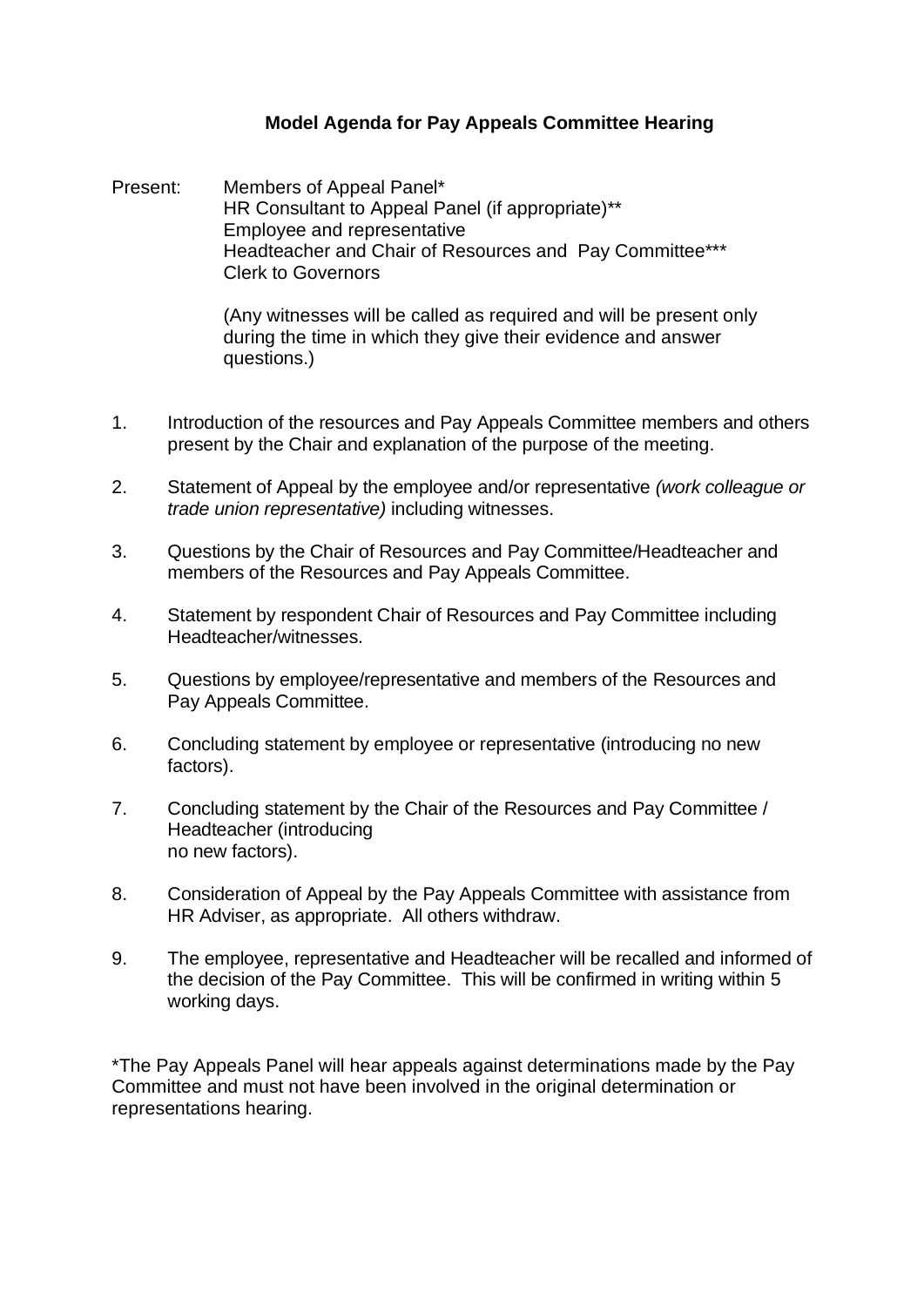\*\*Where an HR Consultant is in attendance to support the Panel, he/she may ask questions at any point and advise the Committee as appropriate, including during considerations.

\*\*\*The Chair of the Resources and Pay Committee may nominate another governor from the committee which heard the representations to attend in his/her place.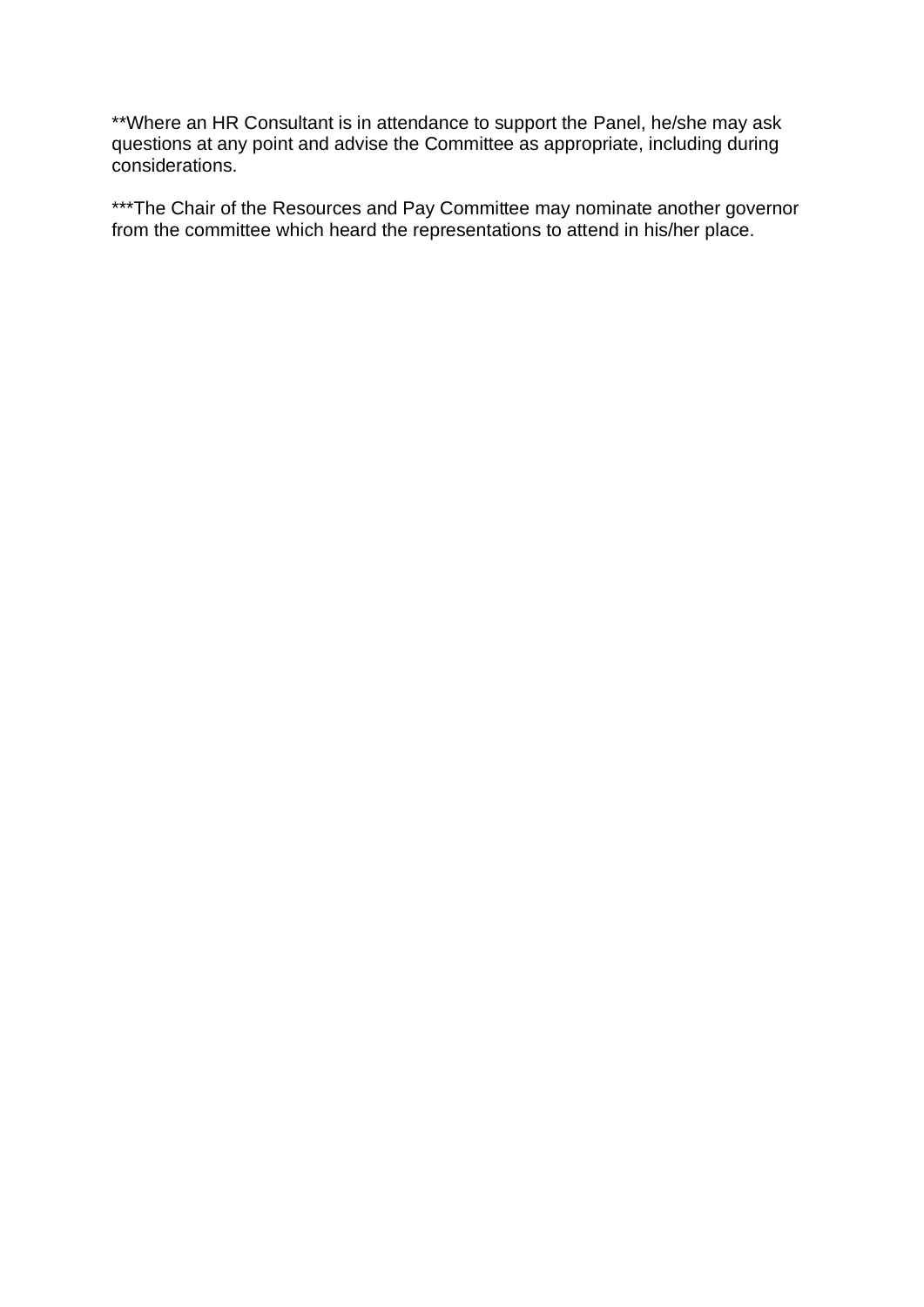# **Appendix I - Procedure for applications to UPR**

One application may be submitted annually. The closing date for applications is normally 31st October each year; however, exceptions will be made in particular circumstances, e.g. those teachers who are on maternity leave or who are currently on sick leave. The process for applications is:

- Complete the school's application form. Application to be paid on the Upper Pay Range
- Submit the application form and supporting evidence to the Headteacher by the cut-off date of 31st October
- If the assessor is not the Headteacher you will receive notification of the name of the assessor of your application within 5 working days.
- The assessor will assess the application, which will include a recommendation to the pay committee of the relevant body.
- The application, evidence and recommendation will be passed to the Headteacher for moderation purposes, if the Headteacher is not the assessor.
- The pay committee will make the final decision, advised by the Headteacher.
- Teachers will receive written notification of the outcome of their application by 01/11 after review in October. Where the application is unsuccessful, the written notification will include the areas where it was felt that the teacher's performance did not satisfy the relevant criteria set out in this policy (see 'The Assessment' below).
- If requested, oral feedback which will be provided by the assessor. Oral feedback will be given within 10 school working days of the date of notification of the outcome of the application. Feedback will be given in a positive and encouraging environment and will include advice and support on areas for improvement in order to meet the relevant criteria.
- Successful applicants will move to the minimum of the UPR on 1st September of that year.
- Unsuccessful applicants can appeal the decision. The appeals process is set out in Appendix I of this pay policy.

## The Assessment

The teacher will be required to meet the criteria set out in the School Teachers' Pay and Conditions Document, namely that:

• the teacher is highly competent in all elements of the relevant standards *(see Guidance document – Template 4 Assessment Form – Teachers'*